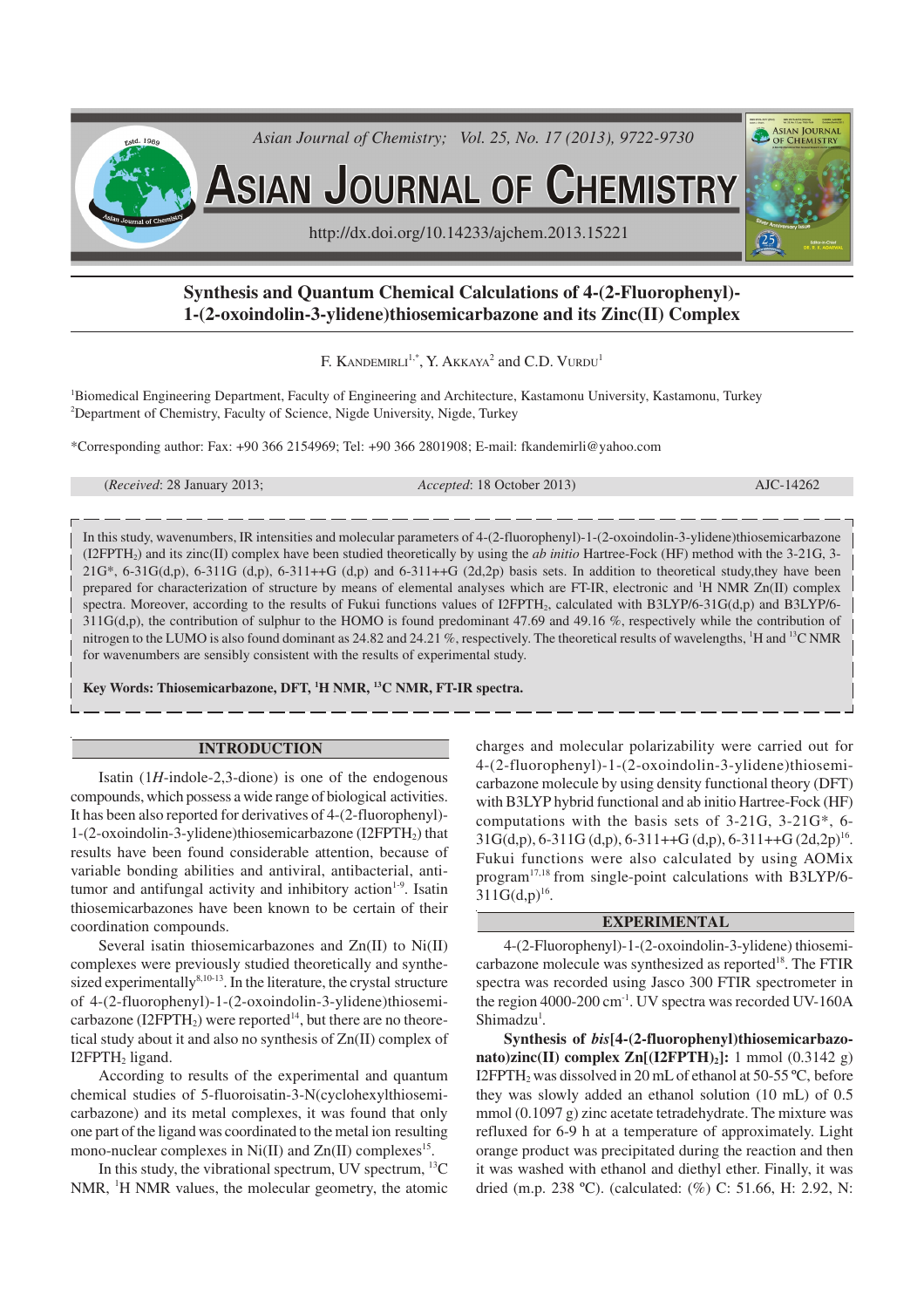15.91, S: 8.98, found (%): C: 51.206, H: 2.97, N: 15.22, S: 8.25).

**Computational methodology:** Theoretical calculations which are vibrational, wavenumbers, geometric parameters, atomic charges and the other molecular properties were performed by using the GAUSSIAN 09 package program<sup>16</sup>. Both ab initio calculations and DFT calculations were carried out by using B3LYP with basis sets of 3-21G, 3-21G\*, 6-  $31G(d,p)$ , 6-311G  $(d,p)$ , 6-311++G  $(d,p)$ , 6-311++G  $(2d,2p)$ . The harmonic unscaled vibrational frequencies were calculated for every each completely optimized geometry by analytical differentiation algorithms. Fukui functions were also calculated from results of single-point calculations with B3LYP/6- 311G(d,p) by using AOMix<sup>17,18</sup>.

## **RESULTS AND DISCUSSION**

**Geometric parameters:** Crystallographic studies of 4-(2-fluorophenyl)-1-(2-oxoindolin-3-ylidene)thiosemicarbazone molecule show that molecules form inversion dimers in the crystal<sup>14</sup>. Therefore, the experimental X-ray data of 4-(2-fluorophenyl)-1-(2-oxoindolin-3-ylidene)thiosemicarbazone is used to calculate geometrical parameters. The conformation is stabilized by intramolecular N-H---N and N-H---O hydrogen bonds which generate S and the other S rings, respectively<sup>14</sup>. N-H---F and C-H---S interactions. The X-ray structure of 4-(2-fluorophenyl)-1-(2-oxoindolin-3 ylidene)-thiosemicarbazone dimer is shown in Fig. 1. The labeling of the atoms in the monomer form by using DFT method at the B3LYP/6-31G(d) level is also shown in Fig. 2.



Fig. 1. Geometry of 4-(2-fluorophenyl)-1-(2-oxoindolin-3-ylidene) thiosemicarbazone dimer optimized at the B3LYP/6-311++G(2d,2p) level



Fig. 2. Geometry of 4-(2-fluorophenyl)-1-(2-oxoindolin-3-ylidene)thiosemicarbazone calculated single point energy with the B3LYP/6- 311++G(2d,2p) level

The optimized geometrical parameters, calculated by using the density functional and RHF methods,with the experimental data are summarized for studied molecule in Table-1. Calculated bond lengths are found systematically longer than experimental result. A statistical treatment of these data(see at the bottom of Table-1) shows that RHF for the bond lengths is slightly better than the B3LYP for all calculated basis sets. The highest correlation coefficient for bond lengths is 0.9745 for RHF/6-311++ G(2d,2p).

The crystal structure of I2FPTH<sub>2</sub> was studied by Pervez *et al.*<sup>14</sup>. Experimental bond lengths of C28-C30, C30-C26, C26-C24 and C24-C22 belonging to phenyl group are1.351, 1.368, 1.373 and 1.370 Å while their theoretical bond lengths calculated by B3LYP/6-311++ G(2d,2p) are 1.389, 1.393, 1.376 and 1.400 Å, respectively. Moreover, experimental bond lengths of C18-S20, C18-N17, N17-N16, N16-C13 belonging to thiosemicarbazone group are 1.635, 1.378, 1.344 and 1.291 Å, respectively while their theoretical bond lengths calculated by B3LYP/6-311++ G(2d,2p) are 1.666, 1.390, 1.332 and 1.293 Å, respectively.

Some of the experimental and theoretical bond angles (º) values calculated by using B3LYP and RHF method for 4-(2 fluorophenyl)-1-(2-oxoindolin-3-ylidene)thiosemicarbazone are summarized in Table-2. The correlation coefficients were calculated in 0.979, 0.979, 0.989, 0.984, 0.982, 0.979 and 0.990 for bond angles by using B3LYP.Besides, the correlation coefficients are 0.973, 0.980, 0.978, 0.978, 0.970, 0.979 and 0.979 for RHF with basis sets of 3-21G, 3-21G\*, 6-31G(d,p), 6-311G(d,p), 6-311+G(d,p), 6-311++G(d,p) and 6-311++G(2d,2p), respectively. The agreement between the calculated and the experimental bond angles is better than for the bond lengths.

The Mullikan and NBO charge values calculated with B3LYP and RHF methods are given in Table-3. Mullikan charges calculated with RHF/6-311G(d,p) predict a much more positive charge and negative charges on atoms for I2FPTH2, except C3 and C28 atoms, as seen in Table-3. It is resulted from NBO analysis that O15 atom has the largest negative charge in the indole ring and N21 has the largest negative charge in the thiosemicarbazone group.

Values of Fukui functions calculated with B3LYP/6- 31G(d,p) and B3LYP/6-311G(d,p) were summarized for I2FPTH<sub>2</sub> in Table-4. The contributions of S20, N17 and N21 atoms to the HOMO are calculated with B3LYP/6-311G(d,p) as 47.69, 6.74 and 6.31 %, respectively, while they are calculated as 49.16, 5.03 and 8.35 % by using B3LYP/6-31G(d,p), respectively. Moreover, the contributions of C11, C13, O15, N16, S20 and N21 atoms to the LUMO are 9.88, 13.73, 8.27, 24.21, 8.58 and 1.72 % in calculations done by B3LYP/6- 311G(d,p), respectively while they are 9.99, 13.41, 8.71, 24.82, 8.34 and 1.81 % in calculations carried out by B3LYP/6- 31G(d,p), respectively.

**IR studies:** The IR spectra of solid I2FPTH<sub>2</sub> and  $Zn[(12FPTH)_2]$  are shown in Fig. 3(a-c). The B3LYP/6-311G(d,p) calculations were used to obtain computed harmonic vibrational frequencies and infrared intensities for I2FPTH<sup>2</sup> and  $Zn[(12FPTH)<sub>2</sub>]$ . Table-5 lists theoretical and experimental bands of the IR spectra of the I2FPTH<sub>2</sub> and  $\text{Zn}[(\text{12FPTH})_2]$  in the 4000-1250  $cm^{-1}$  spectral region.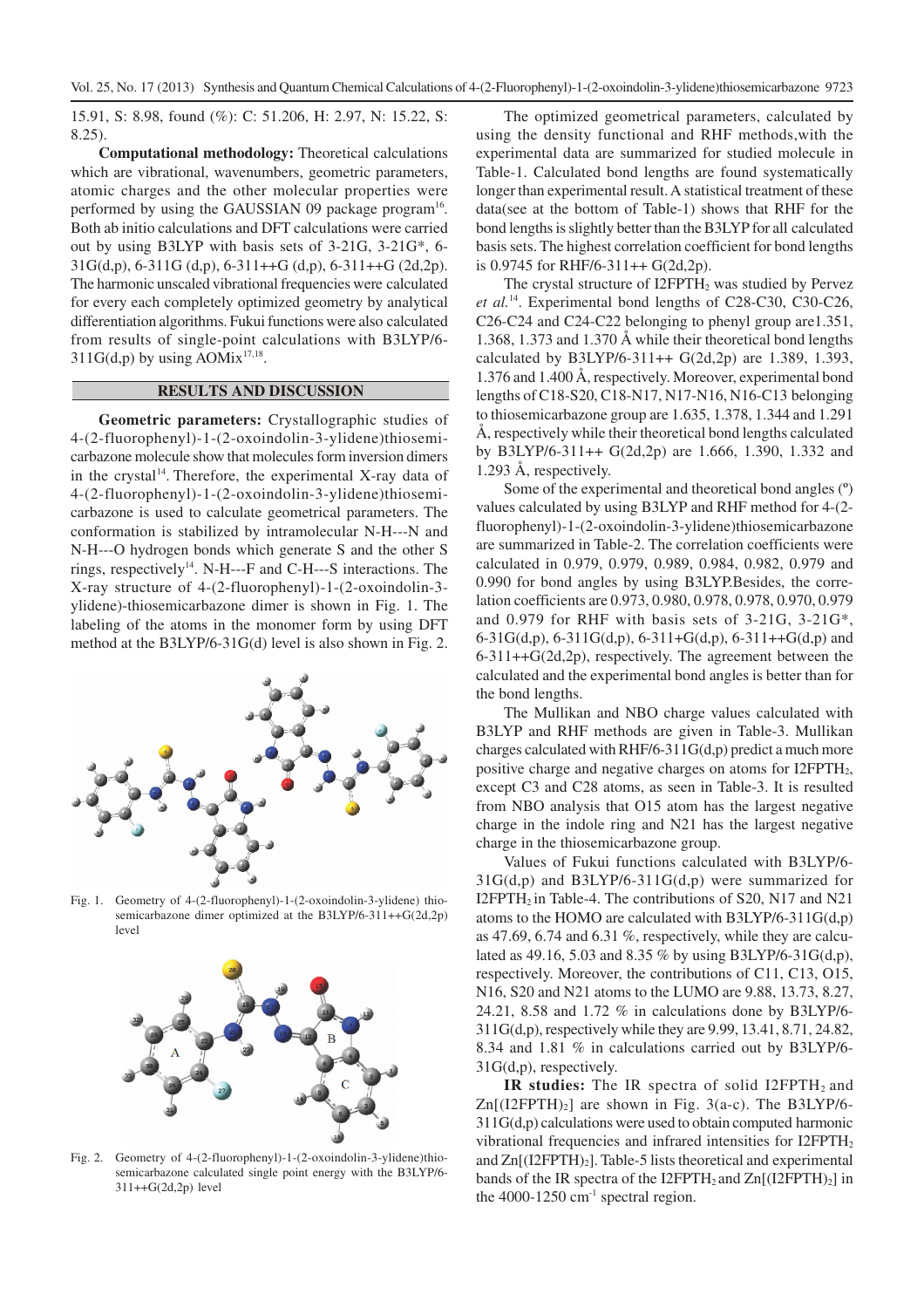| SELECTED EXPERIMENTAL AND THEORETICAL BOND LENGTHS (Å) THEORETICAL VALUES CALCULATED BY (A)<br>B3LYP AND (B) RHF METHOD FOR 4-(2-FLUOROPHENYL)-1-(2-OXOINDOLIN-3-YLIDENE)THIOSEMICARBAZONE |       |         |          |               |                    |                |                 |                   |  |
|--------------------------------------------------------------------------------------------------------------------------------------------------------------------------------------------|-------|---------|----------|---------------|--------------------|----------------|-----------------|-------------------|--|
| $(a)$ B3LYP                                                                                                                                                                                |       |         |          |               |                    |                |                 |                   |  |
| Atoms                                                                                                                                                                                      | Exp.  | $3-21G$ | $3-21G*$ | 6-31 $G(d,p)$ | 6-311 $G(d,p)$     | $6-311+G(d,p)$ | $6-311++G(d,p)$ | $6-311++G(2d,2p)$ |  |
|                                                                                                                                                                                            |       |         |          |               | Bond lengths $(A)$ |                |                 |                   |  |
| C <sub>28</sub> -C <sub>30</sub>                                                                                                                                                           | 1.351 | 1.395   | 1.395    | 1.394         | 1.391              | 1.392          | 1.392           | 1.389             |  |
| C30-C26                                                                                                                                                                                    | 1.368 | 1.398   | 1.398    | 1.397         | 1.395              | 1.395          | 1.395           | 1.393             |  |
| C <sub>26</sub> -C <sub>24</sub>                                                                                                                                                           | 1.373 | 1.379   | 1.379    | 1.381         | 1.378              | 1.378          | 1.378           | 1.376             |  |
| C <sub>24</sub> -F <sub>27</sub>                                                                                                                                                           | 1.365 | 1.383   | 1.383    | 1.361         | 1.362              | 1.364          | 1.365           | 1.362             |  |
| C <sub>24</sub> -C <sub>22</sub>                                                                                                                                                           | 1.370 | 1.405   | 1.405    | 1.405         | 1.403              | 1.403          | 1.403           | 1.400             |  |
| C22-N21                                                                                                                                                                                    | 1.407 | 1.403   | 1.403    | 1.403         | 1.403              | 1.403          | 1.403           | 1.402             |  |
| N21-C18                                                                                                                                                                                    | 1.343 | 1.348   | 1.348    | 1.353         | 1.352              | 1.354          | 1.354           | 1.351             |  |
| C18-S20                                                                                                                                                                                    | 1.635 | 1.719   | 1.719    | 1.672         | 1.670              | 1.668          | 1.668           | 1.666             |  |
| C18-N17                                                                                                                                                                                    | 1.378 | 1.390   | 1.390    | 1.393         | 1.393              | 1.394          | 1.394           | 1.390             |  |
| N17-N16                                                                                                                                                                                    | 1.344 | 1.376   | 1.376    | 1.336         | 1.333              | 1.333          | 1.333           | 1.332             |  |
| N <sub>16</sub> -C <sub>13</sub>                                                                                                                                                           | 1.291 | 1.301   | 1.301    | 1.299         | 1.295              | 1.295          | 1.295           | 1.293             |  |
| C <sub>13</sub> -C <sub>11</sub>                                                                                                                                                           | 1.498 | 1.501   | 1.501    | 1.500         | 1.502              | 1.501          | 1.501           | 1.500             |  |
| C11-O15                                                                                                                                                                                    | 1.229 | 1.259   | 1.259    | 1.240         | 1.233              | 1.235          | 1.235           | 1.234             |  |
| C11-N7                                                                                                                                                                                     | 1.348 | 1.370   | 1.370    | 1.365         | 1.363              | 1.363          | 1.363           | 1.362             |  |
| N7-C4                                                                                                                                                                                      | 1.406 | 1.413   | 1.413    | 1.408         | 1.407              | 1.407          | 1.407           | 1.406             |  |
| $C4-C2$                                                                                                                                                                                    | 1.367 | 1.385   | 1.385    | 1.387         | 1.385              | 1.385          | 1.385           | 1.382             |  |
| $C2-C3$                                                                                                                                                                                    | 1.376 | 1.403   | 1.403    | 1.401         | 1.399              | 1.399          | 1.399           | 1.397             |  |
| $C3-C5$                                                                                                                                                                                    | 1.377 | 1.400   | 1.400    | 1.399         | 1.397              | 1.398          | 1.397           | 1.395             |  |
| $C5-C9$                                                                                                                                                                                    | 1.377 | 1.400   | 1.400    | 1.398         | 1.395              | 1.396          | 1.396           | 1.393             |  |
| $C9-C8$                                                                                                                                                                                    | 1.387 | 1.390   | 1.390    | 1.393         | 1.391              | 1.391          | 1.391           | 1.389             |  |
| $C8-C4$                                                                                                                                                                                    | 1.381 | 1.416   | 1.416    | 1.412         | 1.409              | 1.409          | 1.409           | 1.407             |  |
| $C13-C8$                                                                                                                                                                                   | 1.445 | 1.455   | 1.455    | 1.456         | 1.455              | 1.456          | 1.456           | 1.454             |  |
| C <sub>22</sub> -C <sub>25</sub>                                                                                                                                                           | 1.375 | 1.399   | 1.399    | 1.401         | 1.399              | 1.400          | 1.400           | 1.397             |  |
| C <sub>25</sub> -C <sub>28</sub>                                                                                                                                                           | 1.377 | 1.397   | 1.397    | 1.397         | 1.394              | 1.394          | 1.394           | 1.391             |  |
| $\mathbb{R}^2$                                                                                                                                                                             |       | 0.9567  | 0.9567   | 0.9684        | 0.9721             | 0.9724         | 0.9724          | 0.9738            |  |
| $(b)$ RHF                                                                                                                                                                                  |       |         |          |               |                    |                |                 |                   |  |
| C <sub>28</sub> -C <sub>30</sub>                                                                                                                                                           | 1.351 | 1.394   | 1.381    | 1.380         | 1.381              | 1.381          | 1.378           | 1.389             |  |
| C30-C26                                                                                                                                                                                    | 1.368 | 1.398   | 1.387    | 1.386         | 1.386              | 1.386          | 1.383           | 1.393             |  |
| C <sub>26</sub> -C <sub>24</sub>                                                                                                                                                           | 1.373 | 1.378   | 1.370    | 1.369         | 1.369              | 1.369          | 1.367           | 1.376             |  |
| C <sub>24</sub> -F <sub>27</sub>                                                                                                                                                           | 1.365 | 1.383   | 1.341    | 1.337         | 1.336              | 1.336          | 1.334           | 1.362             |  |
| C <sub>24</sub> -C <sub>22</sub>                                                                                                                                                           | 1.370 | 1.406   | 1.391    | 1.390         | 1.390              | 1.390          | 1.387           | 1.400             |  |
| C22-N21                                                                                                                                                                                    | 1.407 | 1.401   | 1.408    | 1.408         | 1.408              | 1.408          | 1.406           | 1.402             |  |
| N21-C18                                                                                                                                                                                    | 1.343 | 1.355   | 1.334    | 1.335         | 1.336              | 1.336          | 1.333           | 1.351             |  |
| C18-S20                                                                                                                                                                                    | 1.635 | 1.668   | 1.675    | 1.673         | 1.671              | 1.671          | 1.670           | 1.666             |  |
| C18-N17                                                                                                                                                                                    | 1.378 | 1.401   | 1.365    | 1.364         | 1.365              | 1.365          | 1.361           | 1.390             |  |
| N17-N16                                                                                                                                                                                    | 1.344 | 1.373   | 1.336    | 1.335         | 1.335              | 1.335          | 1.334           | 1.332             |  |
| N16-C13                                                                                                                                                                                    | 1.291 | 1.301   | 1.260    | 1.258         | 1.258              | 1.258          | 1.255           | 1.293             |  |
| C13-C11                                                                                                                                                                                    | 1.498 | 1.500   | 1.511    | 1.514         | 1.514              | 1.514          | 1.512           | 1.500             |  |
| C11-O15                                                                                                                                                                                    | 1.229 | 1.260   | 1.207    | 1.201         | 1.202              | 1.202          | 1.202           | 1.234             |  |
| C11-N7                                                                                                                                                                                     | 1.348 | 1.370   | 1.345    | 1.345         | 1.345              | 1.345          | 1.342           | 1.362             |  |
| N7-C4                                                                                                                                                                                      | 1.406 | 1.413   | 1.403    | 1.403         | 1.403              | 1.403          | 1.402           | 1.406             |  |
| $C4-C2$                                                                                                                                                                                    | 1.367 | 1.385   | 1.376    | 1.375         | 1.376              | 1.376          | 1.372           | 1.382             |  |
| $C2-C3$                                                                                                                                                                                    | 1.376 | 1.403   | 1.391    | 1.390         | 1.391              | 1.391          | 1.388           | 1.397             |  |
| $C3-C5$                                                                                                                                                                                    | 1.377 | 1.400   | 1.388    | 1.387         | 1.388              | 1.388          | 1.385           | 1.395             |  |
| $C5-C9$                                                                                                                                                                                    | 1.377 | 1.400   | 1.388    | 1.388         | 1.388              | 1.389          | 1.386           | 1.393             |  |
| $C9-C8$                                                                                                                                                                                    | 1.387 | 1.390   | 1.380    | 1.379         | 1.379              | 1.379          | 1.376           | 1.389             |  |
| $C8-C4$                                                                                                                                                                                    | 1.381 | 1.416   | 1.393    | 1.391         | 1.391              | 1.391          | 1.388           | 1.407             |  |
| C13-C8                                                                                                                                                                                     | 1.445 | 1.455   | 1.466    | 1.466         | 1.467              | 1.467          | 1.465           | 1.454             |  |
| $C22-C25$                                                                                                                                                                                  | 1.375 | 1.399   | 1.387    | 1.386         | 1.387              | 1.387          | 1.384           | 1.397             |  |
| C <sub>25</sub> -C <sub>28</sub>                                                                                                                                                           | 1.377 | 1.397   | 1.388    | 1.388         | 1.388              | 1.388          | 1.385           | 1.391             |  |
| $\mathbb{R}^2$                                                                                                                                                                             |       | 0.964   | 0.971    | 0.9741        | 0.9744             | 0.9737         | 0.9729          | 0.9745            |  |

TABLE-1

The IR spectrum of I2FPTH<sub>2</sub> shows that bands at 3313 cm<sup>-1</sup> attributed to  $v(NH)$  cm<sup>-1</sup> vibration of the indole ring and thiosemicarbazone moiety. On complex formation, the position of these bands shifted to 3364 cm-1 due to changes in hydrogen bonding. A strong band at 1690 and 1697 cm*-*<sup>1</sup> assigned to (C=O) stretching vibration of ligand and its Zn(II) complex, respectively. This indicates that CO group is uncoordinated in its Zn(II) complex.

Abdullah *et al*. <sup>20</sup> reported that all the thiosemicarbazones remain in their thione form due to the existence of a strong band in the region 1038-1026 cm<sup>-1</sup> due to  $v(C=S)$  and absence of any band in the region 2600-2500 cm-1 due to ν(C-SH) for steroidal thiosemicarbazones.

The C=S band appearing at  $817 \text{ cm}^{-1}$  in the IR spectrum of I2FPTH2 ligand is shifted towards lower wave number in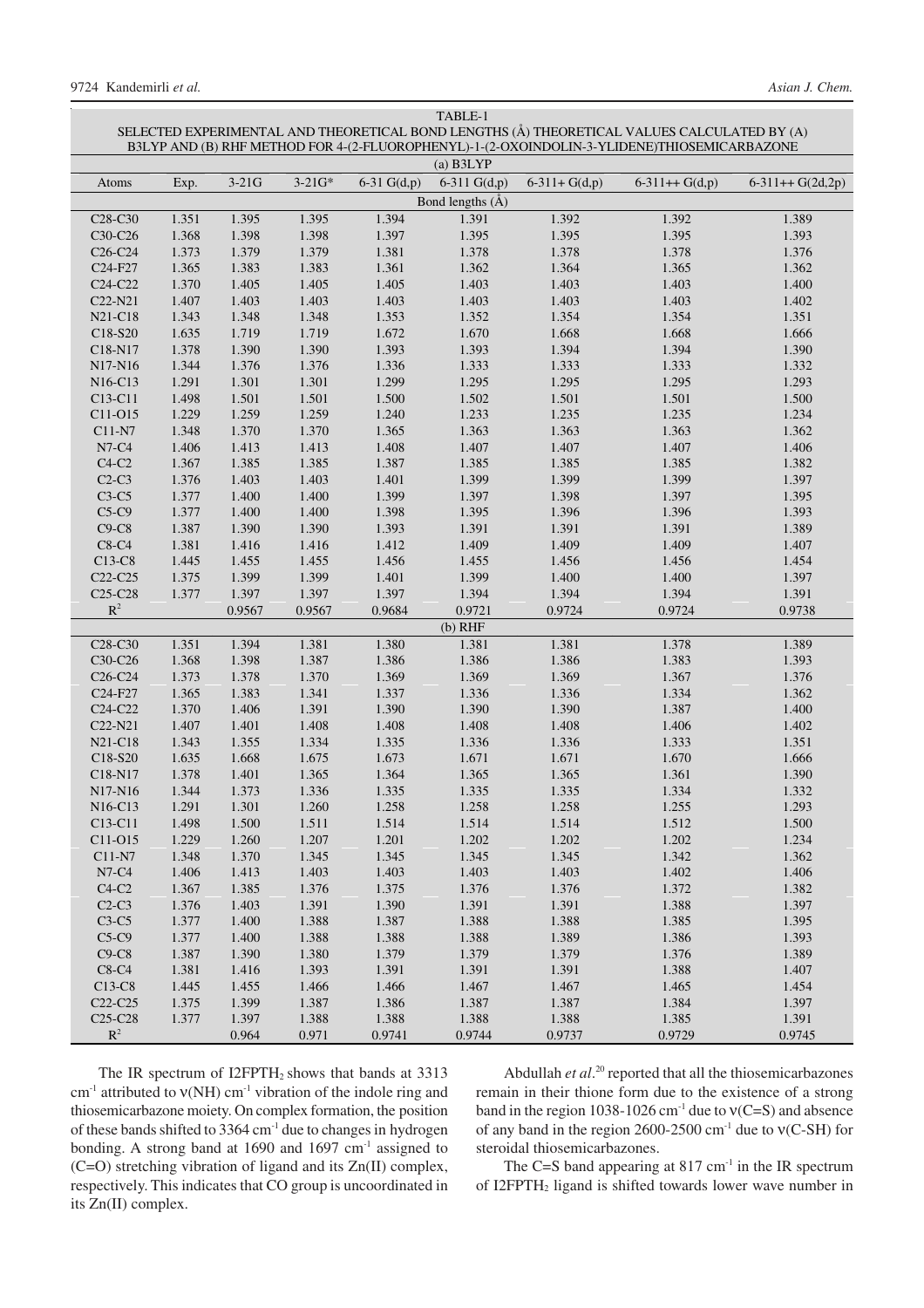Vol. 25, No. 17 (2013) Synthesis and Quantum Chemical Calculations of 4-(2-Fluorophenyl)-1-(2-oxoindolin-3-ylidene)thiosemicarbazone 9725

| CALCULATED BY (A) B3LYP AND (b) RHF METHOD FOR I2FPTH <sub>2</sub><br>$(a)$ B3LYP<br>$3-21G$<br>6-31 $G(d,p)$<br>6-311 $G(d,p)$<br>$3 - 21G*$<br>$6-311+G(d,p)$<br>$6-311++G(d,p)$<br>$6-311++G(2d,2p)$<br>Atoms<br>Exp.<br>Bond angles (°C)<br>C1-C3-F32<br>120.7<br>119.5<br>119.3<br>119.1<br>119.1<br>119.1<br>120.1<br>120.7<br>F32-C3-C13<br>116.5<br>116.9<br>116.9<br>117.3<br>119.3<br>117.5<br>117.5<br>117.5<br>116.0<br>116.0<br>C3-C13-N19<br>116.8<br>114.7<br>114.7<br>115.4<br>115.7<br>117.5<br>127.2<br>126.8<br>C14-C13-N19<br>126.6<br>127.2<br>127.1<br>126.9<br>126.8<br>126.8<br>122.4<br>123.4<br>123.4<br>123.4<br>C13-C3-C1<br>123.4<br>122.4<br>123.1<br>123.1<br>$C3-C1-C2$<br>118.1<br>119.1<br>119.1<br>118.6<br>118.7<br>118.6<br>118.6<br>119.5<br>121.3<br>$C1-C2-C8$<br>120.2<br>119.5<br>119.5<br>119.6<br>119.5<br>119.5<br>119.5<br>121.3<br>C <sub>2</sub> -C <sub>8</sub> -C <sub>14</sub><br>120.8<br>121.1<br>121.1<br>121.3<br>121.3<br>121.3<br>120.1<br>120.8<br>119.8<br>119.8<br>120.0<br>120.1<br>120.1<br>117.2<br>C8-C14-C13<br>119.8<br>116.6<br>118.1<br>118.1<br>117.6<br>117.2<br>117.2<br>117.2<br>C14-C13-C3<br>117.4<br>132.1<br>132.1<br>C13-N19-C16<br>130.4<br>132.0<br>132.0<br>132.3<br>132.3<br>132.2<br>129.9<br>129.9<br>129.9<br>N19-C16-S7<br>129.5<br>130.4<br>130.4<br>130.0<br>129.9<br>N19-C16-N20<br>112.3<br>112.4<br>112.4<br>112.5<br>112.4<br>112.5<br>112.7<br>112.5<br>118.2<br>117.2<br>117.2<br>117.5<br>117.6<br>117.5<br>117.4<br>117.5<br>S7-C16-N20<br>121.5<br>121.1<br>119.3<br>119.3<br>121.3<br>121.4<br>117.8<br>121.7<br>C16-N20-N21<br>119.4<br>119.4<br>119.4<br>N20-N21-C18<br>117.8<br>117.8<br>117.8<br>119.1<br>119.5<br>N21-C18-C12<br>125.9<br>125.9<br>126.7<br>126.7<br>126.8<br>126.8<br>126.8<br>127.3<br>127.5<br>N21-C18-C15<br>126.0<br>127.5<br>126.6<br>126.6<br>126.6<br>126.7<br>126.6<br>125.6<br>125.6<br>C18-C12-O9<br>127.1<br>126.4<br>126.5<br>126.5<br>126.6<br>126.5<br>127.8<br>127.8<br>127.3<br>127.3<br>O9-C12-N6<br>127.2<br>127.4<br>127.4<br>127.2<br>N6-C10-C4<br>128.9<br>129.5<br>129.5<br>128.8<br>128.8<br>128.8<br>128.7<br>128.8<br>133.4<br>C17-C15-C18<br>133.3<br>132.7<br>132.7<br>133.4<br>133.3<br>133.4<br>133.4<br>106.6<br>106.6<br>106.6<br>106.5<br>106.5<br>106.7<br>106.6<br>106.5<br>C15-C18-C12<br>105.8<br>106.5<br>106.5<br>106.2<br>106.1<br>106.2<br>106.2<br>106.2<br>C18-C12-N6<br>C12-N6-C10<br>110.9<br>110.9<br>111.3<br>111.4<br>111.3<br>111.3<br>111.3<br>111.8<br>109.3<br>109.3<br>109.4<br>109.3<br>N6-C10-C15<br>108.9<br>109.3<br>109.4<br>109.4<br>120.0<br>C10-C15-C17<br>119.8<br>120.6<br>120.6<br>120.1<br>120.1<br>120.0<br>120.0<br>118.5<br>118.6<br>118.6<br>118.6<br>C15-C17-C11<br>117.9<br>118.5<br>118.6<br>118.6<br>120.6<br>120.6<br>C17-C11-C5<br>121.1<br>120.5<br>120.5<br>120.6<br>120.6<br>120.6<br>C11-C5-C4<br>121.6<br>121.4<br>121.4<br>121.5<br>121.4<br>121.4<br>121.4<br>121.4<br>C5-C4-C10<br>117.4<br>117.8<br>117.8<br>117.4<br>117.4<br>117.4<br>117.4<br>117.4<br>121.9<br>C4-C10-C15<br>122.4<br>121.2<br>121.2<br>121.9<br>121.8<br>121.9<br>121.9<br>$\mathbb{R}^2$<br>0.979<br>0.979<br>0.989<br>0.984<br>0.982<br>0.979<br>0.990<br>$(b)$ RHF<br>C1-C3-F32<br>119.0<br>118.9<br>120.1<br>120.1<br>120.8<br>120.0<br>120.9<br>120.9<br>F32-C3-C13<br>116.5<br>116.0<br>120.7<br>117.8<br>117.8<br>117.8<br>117.6<br>117.8<br>127.3<br>116.3<br>115.3<br>115.3<br>C3-C13-N19<br>116.8<br>116.6<br>115.0<br>115.2<br>C14-C13-N19<br>126.6<br>114.7<br>127.5<br>127.4<br>127.4<br>127.4<br>127.4<br>124.6<br>122.5<br>123.3<br>123.2<br>123.4<br>123.4<br>123.3<br>C <sub>13</sub> -C <sub>3</sub> -C <sub>1</sub><br>123.4<br>122.9<br>118.7<br>$C3-C1-C2$<br>118.1<br>118.9<br>119.1<br>118.6<br>118.7<br>118.7<br>118.7<br>$C1-C2-C8$<br>120.2<br>119.4<br>119.5<br>119.4<br>119.4<br>120.3<br>119.3<br>119.4<br>121.3<br>120.8<br>121.1<br>121.1<br>121.3<br>121.3<br>121.3<br>121.3<br>$C2-C8-C14$<br>120.8<br>119.9<br>119.9<br>120.0<br>120.0<br>120.0<br>120.1<br>C8-C14-C13<br>119.8<br>C14-C13-C3<br>116.6<br>117.8<br>118.0<br>117.4<br>117.4<br>117.3<br>117.3<br>117.3<br>132.2<br>131.9<br>132.6<br>130.5<br>132.5<br>132.6<br>C13-N19-C16<br>130.4<br>132.6<br>129.5<br>129.2<br>129.1<br>129.1<br>129.1<br>N19-C16-S7<br>129.6<br>130.5<br>129.1<br>114.0<br>N19-C16-N20<br>112.3<br>114.0<br>111.5<br>113.8<br>113.8<br>112.8<br>113.8<br>116.9<br>S7-C16-N20<br>118.2<br>116.4<br>118.0<br>117.0<br>117.1<br>117.1<br>117.1<br>121.1<br>119.5<br>119.5<br>121.3<br>121.4<br>121.5<br>121.5<br>121.6<br>C16-N20-N21<br>118.1<br>120.7<br>120.7<br>120.7<br>N20-N21-C18<br>117.8<br>120.1<br>120.8<br>117.7<br>127.3<br>125.9<br>127.6<br>127.7<br>120.7<br>127.7<br>N21-C18-C12<br>126.8<br>127.7<br>127.5<br>126.7<br>126.8<br>N21-C18-C15<br>126.0<br>127.5<br>126.7<br>126.7<br>126.7<br>125.7<br>125.7<br>126.3<br>127.4<br>126.4<br>126.6<br>C18-C12-O9<br>127.1<br>126.4<br>127.9<br>127.5<br>127.5<br>127.4<br>127.2<br>O9-C12-N6<br>127.2<br>127.8<br>127.4<br>128.9<br>129.5<br>128.4<br>128.4<br>128.4<br>128.3<br>N6-C10-C4<br>129.2<br>128.4<br>132.7<br>133.4<br>132.9<br>C17-C15-C18<br>133.3<br>132.1<br>132.9<br>132.8<br>132.9<br>106.6<br>105.7<br>105.7<br>105.6<br>105.6<br>105.6<br>C15-C18-C12<br>106.6<br>105.7<br>105.8<br>106.4<br>106.5<br>106.2<br>106.1<br>105.8<br>106.1<br>106.2<br>C18-C12-N6<br>110.9<br>111.9<br>111.9<br>111.9<br>111.8<br>C12-N6-C10<br>111.8<br>111.5<br>111.8 | TABLE-2<br>SELECTED EXPERIMENTAL AND THEORETICAL BOND ANGLES (°) VALUES |       |       |       |       |       |       |       |       |  |
|----------------------------------------------------------------------------------------------------------------------------------------------------------------------------------------------------------------------------------------------------------------------------------------------------------------------------------------------------------------------------------------------------------------------------------------------------------------------------------------------------------------------------------------------------------------------------------------------------------------------------------------------------------------------------------------------------------------------------------------------------------------------------------------------------------------------------------------------------------------------------------------------------------------------------------------------------------------------------------------------------------------------------------------------------------------------------------------------------------------------------------------------------------------------------------------------------------------------------------------------------------------------------------------------------------------------------------------------------------------------------------------------------------------------------------------------------------------------------------------------------------------------------------------------------------------------------------------------------------------------------------------------------------------------------------------------------------------------------------------------------------------------------------------------------------------------------------------------------------------------------------------------------------------------------------------------------------------------------------------------------------------------------------------------------------------------------------------------------------------------------------------------------------------------------------------------------------------------------------------------------------------------------------------------------------------------------------------------------------------------------------------------------------------------------------------------------------------------------------------------------------------------------------------------------------------------------------------------------------------------------------------------------------------------------------------------------------------------------------------------------------------------------------------------------------------------------------------------------------------------------------------------------------------------------------------------------------------------------------------------------------------------------------------------------------------------------------------------------------------------------------------------------------------------------------------------------------------------------------------------------------------------------------------------------------------------------------------------------------------------------------------------------------------------------------------------------------------------------------------------------------------------------------------------------------------------------------------------------------------------------------------------------------------------------------------------------------------------------------------------------------------------------------------------------------------------------------------------------------------------------------------------------------------------------------------------------------------------------------------------------------------------------------------------------------------------------------------------------------------------------------------------------------------------------------------------------------------------------------------------------------------------------------------------------------------------------------------------------------------------------------------------------------------------------------------------------------------------------------------------------------------------------------------------------------------------------------------------------------------------------------------------------------------------------------------------------------------------------------------------------------------------------------------------------------------------------------------------------------------------------------------------------------------------------------------------------------------------------------------------------------------------------------------------------------------------------------------------------------------------------------------------------------------------------------------------------------------------------------------------------------------------------------------------------------------------------------------------------------------------------------------------------------------------------------------------------------------------------------------------------------------------------------------|-------------------------------------------------------------------------|-------|-------|-------|-------|-------|-------|-------|-------|--|
|                                                                                                                                                                                                                                                                                                                                                                                                                                                                                                                                                                                                                                                                                                                                                                                                                                                                                                                                                                                                                                                                                                                                                                                                                                                                                                                                                                                                                                                                                                                                                                                                                                                                                                                                                                                                                                                                                                                                                                                                                                                                                                                                                                                                                                                                                                                                                                                                                                                                                                                                                                                                                                                                                                                                                                                                                                                                                                                                                                                                                                                                                                                                                                                                                                                                                                                                                                                                                                                                                                                                                                                                                                                                                                                                                                                                                                                                                                                                                                                                                                                                                                                                                                                                                                                                                                                                                                                                                                                                                                                                                                                                                                                                                                                                                                                                                                                                                                                                                                                                                                                                                                                                                                                                                                                                                                                                                                                                                                                                                                                                        |                                                                         |       |       |       |       |       |       |       |       |  |
|                                                                                                                                                                                                                                                                                                                                                                                                                                                                                                                                                                                                                                                                                                                                                                                                                                                                                                                                                                                                                                                                                                                                                                                                                                                                                                                                                                                                                                                                                                                                                                                                                                                                                                                                                                                                                                                                                                                                                                                                                                                                                                                                                                                                                                                                                                                                                                                                                                                                                                                                                                                                                                                                                                                                                                                                                                                                                                                                                                                                                                                                                                                                                                                                                                                                                                                                                                                                                                                                                                                                                                                                                                                                                                                                                                                                                                                                                                                                                                                                                                                                                                                                                                                                                                                                                                                                                                                                                                                                                                                                                                                                                                                                                                                                                                                                                                                                                                                                                                                                                                                                                                                                                                                                                                                                                                                                                                                                                                                                                                                                        |                                                                         |       |       |       |       |       |       |       |       |  |
|                                                                                                                                                                                                                                                                                                                                                                                                                                                                                                                                                                                                                                                                                                                                                                                                                                                                                                                                                                                                                                                                                                                                                                                                                                                                                                                                                                                                                                                                                                                                                                                                                                                                                                                                                                                                                                                                                                                                                                                                                                                                                                                                                                                                                                                                                                                                                                                                                                                                                                                                                                                                                                                                                                                                                                                                                                                                                                                                                                                                                                                                                                                                                                                                                                                                                                                                                                                                                                                                                                                                                                                                                                                                                                                                                                                                                                                                                                                                                                                                                                                                                                                                                                                                                                                                                                                                                                                                                                                                                                                                                                                                                                                                                                                                                                                                                                                                                                                                                                                                                                                                                                                                                                                                                                                                                                                                                                                                                                                                                                                                        |                                                                         |       |       |       |       |       |       |       |       |  |
|                                                                                                                                                                                                                                                                                                                                                                                                                                                                                                                                                                                                                                                                                                                                                                                                                                                                                                                                                                                                                                                                                                                                                                                                                                                                                                                                                                                                                                                                                                                                                                                                                                                                                                                                                                                                                                                                                                                                                                                                                                                                                                                                                                                                                                                                                                                                                                                                                                                                                                                                                                                                                                                                                                                                                                                                                                                                                                                                                                                                                                                                                                                                                                                                                                                                                                                                                                                                                                                                                                                                                                                                                                                                                                                                                                                                                                                                                                                                                                                                                                                                                                                                                                                                                                                                                                                                                                                                                                                                                                                                                                                                                                                                                                                                                                                                                                                                                                                                                                                                                                                                                                                                                                                                                                                                                                                                                                                                                                                                                                                                        |                                                                         |       |       |       |       |       |       |       |       |  |
|                                                                                                                                                                                                                                                                                                                                                                                                                                                                                                                                                                                                                                                                                                                                                                                                                                                                                                                                                                                                                                                                                                                                                                                                                                                                                                                                                                                                                                                                                                                                                                                                                                                                                                                                                                                                                                                                                                                                                                                                                                                                                                                                                                                                                                                                                                                                                                                                                                                                                                                                                                                                                                                                                                                                                                                                                                                                                                                                                                                                                                                                                                                                                                                                                                                                                                                                                                                                                                                                                                                                                                                                                                                                                                                                                                                                                                                                                                                                                                                                                                                                                                                                                                                                                                                                                                                                                                                                                                                                                                                                                                                                                                                                                                                                                                                                                                                                                                                                                                                                                                                                                                                                                                                                                                                                                                                                                                                                                                                                                                                                        |                                                                         |       |       |       |       |       |       |       |       |  |
|                                                                                                                                                                                                                                                                                                                                                                                                                                                                                                                                                                                                                                                                                                                                                                                                                                                                                                                                                                                                                                                                                                                                                                                                                                                                                                                                                                                                                                                                                                                                                                                                                                                                                                                                                                                                                                                                                                                                                                                                                                                                                                                                                                                                                                                                                                                                                                                                                                                                                                                                                                                                                                                                                                                                                                                                                                                                                                                                                                                                                                                                                                                                                                                                                                                                                                                                                                                                                                                                                                                                                                                                                                                                                                                                                                                                                                                                                                                                                                                                                                                                                                                                                                                                                                                                                                                                                                                                                                                                                                                                                                                                                                                                                                                                                                                                                                                                                                                                                                                                                                                                                                                                                                                                                                                                                                                                                                                                                                                                                                                                        |                                                                         |       |       |       |       |       |       |       |       |  |
|                                                                                                                                                                                                                                                                                                                                                                                                                                                                                                                                                                                                                                                                                                                                                                                                                                                                                                                                                                                                                                                                                                                                                                                                                                                                                                                                                                                                                                                                                                                                                                                                                                                                                                                                                                                                                                                                                                                                                                                                                                                                                                                                                                                                                                                                                                                                                                                                                                                                                                                                                                                                                                                                                                                                                                                                                                                                                                                                                                                                                                                                                                                                                                                                                                                                                                                                                                                                                                                                                                                                                                                                                                                                                                                                                                                                                                                                                                                                                                                                                                                                                                                                                                                                                                                                                                                                                                                                                                                                                                                                                                                                                                                                                                                                                                                                                                                                                                                                                                                                                                                                                                                                                                                                                                                                                                                                                                                                                                                                                                                                        |                                                                         |       |       |       |       |       |       |       |       |  |
|                                                                                                                                                                                                                                                                                                                                                                                                                                                                                                                                                                                                                                                                                                                                                                                                                                                                                                                                                                                                                                                                                                                                                                                                                                                                                                                                                                                                                                                                                                                                                                                                                                                                                                                                                                                                                                                                                                                                                                                                                                                                                                                                                                                                                                                                                                                                                                                                                                                                                                                                                                                                                                                                                                                                                                                                                                                                                                                                                                                                                                                                                                                                                                                                                                                                                                                                                                                                                                                                                                                                                                                                                                                                                                                                                                                                                                                                                                                                                                                                                                                                                                                                                                                                                                                                                                                                                                                                                                                                                                                                                                                                                                                                                                                                                                                                                                                                                                                                                                                                                                                                                                                                                                                                                                                                                                                                                                                                                                                                                                                                        |                                                                         |       |       |       |       |       |       |       |       |  |
|                                                                                                                                                                                                                                                                                                                                                                                                                                                                                                                                                                                                                                                                                                                                                                                                                                                                                                                                                                                                                                                                                                                                                                                                                                                                                                                                                                                                                                                                                                                                                                                                                                                                                                                                                                                                                                                                                                                                                                                                                                                                                                                                                                                                                                                                                                                                                                                                                                                                                                                                                                                                                                                                                                                                                                                                                                                                                                                                                                                                                                                                                                                                                                                                                                                                                                                                                                                                                                                                                                                                                                                                                                                                                                                                                                                                                                                                                                                                                                                                                                                                                                                                                                                                                                                                                                                                                                                                                                                                                                                                                                                                                                                                                                                                                                                                                                                                                                                                                                                                                                                                                                                                                                                                                                                                                                                                                                                                                                                                                                                                        |                                                                         |       |       |       |       |       |       |       |       |  |
|                                                                                                                                                                                                                                                                                                                                                                                                                                                                                                                                                                                                                                                                                                                                                                                                                                                                                                                                                                                                                                                                                                                                                                                                                                                                                                                                                                                                                                                                                                                                                                                                                                                                                                                                                                                                                                                                                                                                                                                                                                                                                                                                                                                                                                                                                                                                                                                                                                                                                                                                                                                                                                                                                                                                                                                                                                                                                                                                                                                                                                                                                                                                                                                                                                                                                                                                                                                                                                                                                                                                                                                                                                                                                                                                                                                                                                                                                                                                                                                                                                                                                                                                                                                                                                                                                                                                                                                                                                                                                                                                                                                                                                                                                                                                                                                                                                                                                                                                                                                                                                                                                                                                                                                                                                                                                                                                                                                                                                                                                                                                        |                                                                         |       |       |       |       |       |       |       |       |  |
|                                                                                                                                                                                                                                                                                                                                                                                                                                                                                                                                                                                                                                                                                                                                                                                                                                                                                                                                                                                                                                                                                                                                                                                                                                                                                                                                                                                                                                                                                                                                                                                                                                                                                                                                                                                                                                                                                                                                                                                                                                                                                                                                                                                                                                                                                                                                                                                                                                                                                                                                                                                                                                                                                                                                                                                                                                                                                                                                                                                                                                                                                                                                                                                                                                                                                                                                                                                                                                                                                                                                                                                                                                                                                                                                                                                                                                                                                                                                                                                                                                                                                                                                                                                                                                                                                                                                                                                                                                                                                                                                                                                                                                                                                                                                                                                                                                                                                                                                                                                                                                                                                                                                                                                                                                                                                                                                                                                                                                                                                                                                        |                                                                         |       |       |       |       |       |       |       |       |  |
|                                                                                                                                                                                                                                                                                                                                                                                                                                                                                                                                                                                                                                                                                                                                                                                                                                                                                                                                                                                                                                                                                                                                                                                                                                                                                                                                                                                                                                                                                                                                                                                                                                                                                                                                                                                                                                                                                                                                                                                                                                                                                                                                                                                                                                                                                                                                                                                                                                                                                                                                                                                                                                                                                                                                                                                                                                                                                                                                                                                                                                                                                                                                                                                                                                                                                                                                                                                                                                                                                                                                                                                                                                                                                                                                                                                                                                                                                                                                                                                                                                                                                                                                                                                                                                                                                                                                                                                                                                                                                                                                                                                                                                                                                                                                                                                                                                                                                                                                                                                                                                                                                                                                                                                                                                                                                                                                                                                                                                                                                                                                        |                                                                         |       |       |       |       |       |       |       |       |  |
|                                                                                                                                                                                                                                                                                                                                                                                                                                                                                                                                                                                                                                                                                                                                                                                                                                                                                                                                                                                                                                                                                                                                                                                                                                                                                                                                                                                                                                                                                                                                                                                                                                                                                                                                                                                                                                                                                                                                                                                                                                                                                                                                                                                                                                                                                                                                                                                                                                                                                                                                                                                                                                                                                                                                                                                                                                                                                                                                                                                                                                                                                                                                                                                                                                                                                                                                                                                                                                                                                                                                                                                                                                                                                                                                                                                                                                                                                                                                                                                                                                                                                                                                                                                                                                                                                                                                                                                                                                                                                                                                                                                                                                                                                                                                                                                                                                                                                                                                                                                                                                                                                                                                                                                                                                                                                                                                                                                                                                                                                                                                        |                                                                         |       |       |       |       |       |       |       |       |  |
|                                                                                                                                                                                                                                                                                                                                                                                                                                                                                                                                                                                                                                                                                                                                                                                                                                                                                                                                                                                                                                                                                                                                                                                                                                                                                                                                                                                                                                                                                                                                                                                                                                                                                                                                                                                                                                                                                                                                                                                                                                                                                                                                                                                                                                                                                                                                                                                                                                                                                                                                                                                                                                                                                                                                                                                                                                                                                                                                                                                                                                                                                                                                                                                                                                                                                                                                                                                                                                                                                                                                                                                                                                                                                                                                                                                                                                                                                                                                                                                                                                                                                                                                                                                                                                                                                                                                                                                                                                                                                                                                                                                                                                                                                                                                                                                                                                                                                                                                                                                                                                                                                                                                                                                                                                                                                                                                                                                                                                                                                                                                        |                                                                         |       |       |       |       |       |       |       |       |  |
|                                                                                                                                                                                                                                                                                                                                                                                                                                                                                                                                                                                                                                                                                                                                                                                                                                                                                                                                                                                                                                                                                                                                                                                                                                                                                                                                                                                                                                                                                                                                                                                                                                                                                                                                                                                                                                                                                                                                                                                                                                                                                                                                                                                                                                                                                                                                                                                                                                                                                                                                                                                                                                                                                                                                                                                                                                                                                                                                                                                                                                                                                                                                                                                                                                                                                                                                                                                                                                                                                                                                                                                                                                                                                                                                                                                                                                                                                                                                                                                                                                                                                                                                                                                                                                                                                                                                                                                                                                                                                                                                                                                                                                                                                                                                                                                                                                                                                                                                                                                                                                                                                                                                                                                                                                                                                                                                                                                                                                                                                                                                        |                                                                         |       |       |       |       |       |       |       |       |  |
|                                                                                                                                                                                                                                                                                                                                                                                                                                                                                                                                                                                                                                                                                                                                                                                                                                                                                                                                                                                                                                                                                                                                                                                                                                                                                                                                                                                                                                                                                                                                                                                                                                                                                                                                                                                                                                                                                                                                                                                                                                                                                                                                                                                                                                                                                                                                                                                                                                                                                                                                                                                                                                                                                                                                                                                                                                                                                                                                                                                                                                                                                                                                                                                                                                                                                                                                                                                                                                                                                                                                                                                                                                                                                                                                                                                                                                                                                                                                                                                                                                                                                                                                                                                                                                                                                                                                                                                                                                                                                                                                                                                                                                                                                                                                                                                                                                                                                                                                                                                                                                                                                                                                                                                                                                                                                                                                                                                                                                                                                                                                        |                                                                         |       |       |       |       |       |       |       |       |  |
|                                                                                                                                                                                                                                                                                                                                                                                                                                                                                                                                                                                                                                                                                                                                                                                                                                                                                                                                                                                                                                                                                                                                                                                                                                                                                                                                                                                                                                                                                                                                                                                                                                                                                                                                                                                                                                                                                                                                                                                                                                                                                                                                                                                                                                                                                                                                                                                                                                                                                                                                                                                                                                                                                                                                                                                                                                                                                                                                                                                                                                                                                                                                                                                                                                                                                                                                                                                                                                                                                                                                                                                                                                                                                                                                                                                                                                                                                                                                                                                                                                                                                                                                                                                                                                                                                                                                                                                                                                                                                                                                                                                                                                                                                                                                                                                                                                                                                                                                                                                                                                                                                                                                                                                                                                                                                                                                                                                                                                                                                                                                        |                                                                         |       |       |       |       |       |       |       |       |  |
|                                                                                                                                                                                                                                                                                                                                                                                                                                                                                                                                                                                                                                                                                                                                                                                                                                                                                                                                                                                                                                                                                                                                                                                                                                                                                                                                                                                                                                                                                                                                                                                                                                                                                                                                                                                                                                                                                                                                                                                                                                                                                                                                                                                                                                                                                                                                                                                                                                                                                                                                                                                                                                                                                                                                                                                                                                                                                                                                                                                                                                                                                                                                                                                                                                                                                                                                                                                                                                                                                                                                                                                                                                                                                                                                                                                                                                                                                                                                                                                                                                                                                                                                                                                                                                                                                                                                                                                                                                                                                                                                                                                                                                                                                                                                                                                                                                                                                                                                                                                                                                                                                                                                                                                                                                                                                                                                                                                                                                                                                                                                        |                                                                         |       |       |       |       |       |       |       |       |  |
|                                                                                                                                                                                                                                                                                                                                                                                                                                                                                                                                                                                                                                                                                                                                                                                                                                                                                                                                                                                                                                                                                                                                                                                                                                                                                                                                                                                                                                                                                                                                                                                                                                                                                                                                                                                                                                                                                                                                                                                                                                                                                                                                                                                                                                                                                                                                                                                                                                                                                                                                                                                                                                                                                                                                                                                                                                                                                                                                                                                                                                                                                                                                                                                                                                                                                                                                                                                                                                                                                                                                                                                                                                                                                                                                                                                                                                                                                                                                                                                                                                                                                                                                                                                                                                                                                                                                                                                                                                                                                                                                                                                                                                                                                                                                                                                                                                                                                                                                                                                                                                                                                                                                                                                                                                                                                                                                                                                                                                                                                                                                        |                                                                         |       |       |       |       |       |       |       |       |  |
|                                                                                                                                                                                                                                                                                                                                                                                                                                                                                                                                                                                                                                                                                                                                                                                                                                                                                                                                                                                                                                                                                                                                                                                                                                                                                                                                                                                                                                                                                                                                                                                                                                                                                                                                                                                                                                                                                                                                                                                                                                                                                                                                                                                                                                                                                                                                                                                                                                                                                                                                                                                                                                                                                                                                                                                                                                                                                                                                                                                                                                                                                                                                                                                                                                                                                                                                                                                                                                                                                                                                                                                                                                                                                                                                                                                                                                                                                                                                                                                                                                                                                                                                                                                                                                                                                                                                                                                                                                                                                                                                                                                                                                                                                                                                                                                                                                                                                                                                                                                                                                                                                                                                                                                                                                                                                                                                                                                                                                                                                                                                        |                                                                         |       |       |       |       |       |       |       |       |  |
|                                                                                                                                                                                                                                                                                                                                                                                                                                                                                                                                                                                                                                                                                                                                                                                                                                                                                                                                                                                                                                                                                                                                                                                                                                                                                                                                                                                                                                                                                                                                                                                                                                                                                                                                                                                                                                                                                                                                                                                                                                                                                                                                                                                                                                                                                                                                                                                                                                                                                                                                                                                                                                                                                                                                                                                                                                                                                                                                                                                                                                                                                                                                                                                                                                                                                                                                                                                                                                                                                                                                                                                                                                                                                                                                                                                                                                                                                                                                                                                                                                                                                                                                                                                                                                                                                                                                                                                                                                                                                                                                                                                                                                                                                                                                                                                                                                                                                                                                                                                                                                                                                                                                                                                                                                                                                                                                                                                                                                                                                                                                        |                                                                         |       |       |       |       |       |       |       |       |  |
|                                                                                                                                                                                                                                                                                                                                                                                                                                                                                                                                                                                                                                                                                                                                                                                                                                                                                                                                                                                                                                                                                                                                                                                                                                                                                                                                                                                                                                                                                                                                                                                                                                                                                                                                                                                                                                                                                                                                                                                                                                                                                                                                                                                                                                                                                                                                                                                                                                                                                                                                                                                                                                                                                                                                                                                                                                                                                                                                                                                                                                                                                                                                                                                                                                                                                                                                                                                                                                                                                                                                                                                                                                                                                                                                                                                                                                                                                                                                                                                                                                                                                                                                                                                                                                                                                                                                                                                                                                                                                                                                                                                                                                                                                                                                                                                                                                                                                                                                                                                                                                                                                                                                                                                                                                                                                                                                                                                                                                                                                                                                        |                                                                         |       |       |       |       |       |       |       |       |  |
|                                                                                                                                                                                                                                                                                                                                                                                                                                                                                                                                                                                                                                                                                                                                                                                                                                                                                                                                                                                                                                                                                                                                                                                                                                                                                                                                                                                                                                                                                                                                                                                                                                                                                                                                                                                                                                                                                                                                                                                                                                                                                                                                                                                                                                                                                                                                                                                                                                                                                                                                                                                                                                                                                                                                                                                                                                                                                                                                                                                                                                                                                                                                                                                                                                                                                                                                                                                                                                                                                                                                                                                                                                                                                                                                                                                                                                                                                                                                                                                                                                                                                                                                                                                                                                                                                                                                                                                                                                                                                                                                                                                                                                                                                                                                                                                                                                                                                                                                                                                                                                                                                                                                                                                                                                                                                                                                                                                                                                                                                                                                        |                                                                         |       |       |       |       |       |       |       |       |  |
|                                                                                                                                                                                                                                                                                                                                                                                                                                                                                                                                                                                                                                                                                                                                                                                                                                                                                                                                                                                                                                                                                                                                                                                                                                                                                                                                                                                                                                                                                                                                                                                                                                                                                                                                                                                                                                                                                                                                                                                                                                                                                                                                                                                                                                                                                                                                                                                                                                                                                                                                                                                                                                                                                                                                                                                                                                                                                                                                                                                                                                                                                                                                                                                                                                                                                                                                                                                                                                                                                                                                                                                                                                                                                                                                                                                                                                                                                                                                                                                                                                                                                                                                                                                                                                                                                                                                                                                                                                                                                                                                                                                                                                                                                                                                                                                                                                                                                                                                                                                                                                                                                                                                                                                                                                                                                                                                                                                                                                                                                                                                        |                                                                         |       |       |       |       |       |       |       |       |  |
|                                                                                                                                                                                                                                                                                                                                                                                                                                                                                                                                                                                                                                                                                                                                                                                                                                                                                                                                                                                                                                                                                                                                                                                                                                                                                                                                                                                                                                                                                                                                                                                                                                                                                                                                                                                                                                                                                                                                                                                                                                                                                                                                                                                                                                                                                                                                                                                                                                                                                                                                                                                                                                                                                                                                                                                                                                                                                                                                                                                                                                                                                                                                                                                                                                                                                                                                                                                                                                                                                                                                                                                                                                                                                                                                                                                                                                                                                                                                                                                                                                                                                                                                                                                                                                                                                                                                                                                                                                                                                                                                                                                                                                                                                                                                                                                                                                                                                                                                                                                                                                                                                                                                                                                                                                                                                                                                                                                                                                                                                                                                        |                                                                         |       |       |       |       |       |       |       |       |  |
|                                                                                                                                                                                                                                                                                                                                                                                                                                                                                                                                                                                                                                                                                                                                                                                                                                                                                                                                                                                                                                                                                                                                                                                                                                                                                                                                                                                                                                                                                                                                                                                                                                                                                                                                                                                                                                                                                                                                                                                                                                                                                                                                                                                                                                                                                                                                                                                                                                                                                                                                                                                                                                                                                                                                                                                                                                                                                                                                                                                                                                                                                                                                                                                                                                                                                                                                                                                                                                                                                                                                                                                                                                                                                                                                                                                                                                                                                                                                                                                                                                                                                                                                                                                                                                                                                                                                                                                                                                                                                                                                                                                                                                                                                                                                                                                                                                                                                                                                                                                                                                                                                                                                                                                                                                                                                                                                                                                                                                                                                                                                        |                                                                         |       |       |       |       |       |       |       |       |  |
|                                                                                                                                                                                                                                                                                                                                                                                                                                                                                                                                                                                                                                                                                                                                                                                                                                                                                                                                                                                                                                                                                                                                                                                                                                                                                                                                                                                                                                                                                                                                                                                                                                                                                                                                                                                                                                                                                                                                                                                                                                                                                                                                                                                                                                                                                                                                                                                                                                                                                                                                                                                                                                                                                                                                                                                                                                                                                                                                                                                                                                                                                                                                                                                                                                                                                                                                                                                                                                                                                                                                                                                                                                                                                                                                                                                                                                                                                                                                                                                                                                                                                                                                                                                                                                                                                                                                                                                                                                                                                                                                                                                                                                                                                                                                                                                                                                                                                                                                                                                                                                                                                                                                                                                                                                                                                                                                                                                                                                                                                                                                        |                                                                         |       |       |       |       |       |       |       |       |  |
|                                                                                                                                                                                                                                                                                                                                                                                                                                                                                                                                                                                                                                                                                                                                                                                                                                                                                                                                                                                                                                                                                                                                                                                                                                                                                                                                                                                                                                                                                                                                                                                                                                                                                                                                                                                                                                                                                                                                                                                                                                                                                                                                                                                                                                                                                                                                                                                                                                                                                                                                                                                                                                                                                                                                                                                                                                                                                                                                                                                                                                                                                                                                                                                                                                                                                                                                                                                                                                                                                                                                                                                                                                                                                                                                                                                                                                                                                                                                                                                                                                                                                                                                                                                                                                                                                                                                                                                                                                                                                                                                                                                                                                                                                                                                                                                                                                                                                                                                                                                                                                                                                                                                                                                                                                                                                                                                                                                                                                                                                                                                        |                                                                         |       |       |       |       |       |       |       |       |  |
|                                                                                                                                                                                                                                                                                                                                                                                                                                                                                                                                                                                                                                                                                                                                                                                                                                                                                                                                                                                                                                                                                                                                                                                                                                                                                                                                                                                                                                                                                                                                                                                                                                                                                                                                                                                                                                                                                                                                                                                                                                                                                                                                                                                                                                                                                                                                                                                                                                                                                                                                                                                                                                                                                                                                                                                                                                                                                                                                                                                                                                                                                                                                                                                                                                                                                                                                                                                                                                                                                                                                                                                                                                                                                                                                                                                                                                                                                                                                                                                                                                                                                                                                                                                                                                                                                                                                                                                                                                                                                                                                                                                                                                                                                                                                                                                                                                                                                                                                                                                                                                                                                                                                                                                                                                                                                                                                                                                                                                                                                                                                        |                                                                         |       |       |       |       |       |       |       |       |  |
|                                                                                                                                                                                                                                                                                                                                                                                                                                                                                                                                                                                                                                                                                                                                                                                                                                                                                                                                                                                                                                                                                                                                                                                                                                                                                                                                                                                                                                                                                                                                                                                                                                                                                                                                                                                                                                                                                                                                                                                                                                                                                                                                                                                                                                                                                                                                                                                                                                                                                                                                                                                                                                                                                                                                                                                                                                                                                                                                                                                                                                                                                                                                                                                                                                                                                                                                                                                                                                                                                                                                                                                                                                                                                                                                                                                                                                                                                                                                                                                                                                                                                                                                                                                                                                                                                                                                                                                                                                                                                                                                                                                                                                                                                                                                                                                                                                                                                                                                                                                                                                                                                                                                                                                                                                                                                                                                                                                                                                                                                                                                        |                                                                         |       |       |       |       |       |       |       |       |  |
|                                                                                                                                                                                                                                                                                                                                                                                                                                                                                                                                                                                                                                                                                                                                                                                                                                                                                                                                                                                                                                                                                                                                                                                                                                                                                                                                                                                                                                                                                                                                                                                                                                                                                                                                                                                                                                                                                                                                                                                                                                                                                                                                                                                                                                                                                                                                                                                                                                                                                                                                                                                                                                                                                                                                                                                                                                                                                                                                                                                                                                                                                                                                                                                                                                                                                                                                                                                                                                                                                                                                                                                                                                                                                                                                                                                                                                                                                                                                                                                                                                                                                                                                                                                                                                                                                                                                                                                                                                                                                                                                                                                                                                                                                                                                                                                                                                                                                                                                                                                                                                                                                                                                                                                                                                                                                                                                                                                                                                                                                                                                        |                                                                         |       |       |       |       |       |       |       |       |  |
|                                                                                                                                                                                                                                                                                                                                                                                                                                                                                                                                                                                                                                                                                                                                                                                                                                                                                                                                                                                                                                                                                                                                                                                                                                                                                                                                                                                                                                                                                                                                                                                                                                                                                                                                                                                                                                                                                                                                                                                                                                                                                                                                                                                                                                                                                                                                                                                                                                                                                                                                                                                                                                                                                                                                                                                                                                                                                                                                                                                                                                                                                                                                                                                                                                                                                                                                                                                                                                                                                                                                                                                                                                                                                                                                                                                                                                                                                                                                                                                                                                                                                                                                                                                                                                                                                                                                                                                                                                                                                                                                                                                                                                                                                                                                                                                                                                                                                                                                                                                                                                                                                                                                                                                                                                                                                                                                                                                                                                                                                                                                        |                                                                         |       |       |       |       |       |       |       |       |  |
|                                                                                                                                                                                                                                                                                                                                                                                                                                                                                                                                                                                                                                                                                                                                                                                                                                                                                                                                                                                                                                                                                                                                                                                                                                                                                                                                                                                                                                                                                                                                                                                                                                                                                                                                                                                                                                                                                                                                                                                                                                                                                                                                                                                                                                                                                                                                                                                                                                                                                                                                                                                                                                                                                                                                                                                                                                                                                                                                                                                                                                                                                                                                                                                                                                                                                                                                                                                                                                                                                                                                                                                                                                                                                                                                                                                                                                                                                                                                                                                                                                                                                                                                                                                                                                                                                                                                                                                                                                                                                                                                                                                                                                                                                                                                                                                                                                                                                                                                                                                                                                                                                                                                                                                                                                                                                                                                                                                                                                                                                                                                        |                                                                         |       |       |       |       |       |       |       |       |  |
|                                                                                                                                                                                                                                                                                                                                                                                                                                                                                                                                                                                                                                                                                                                                                                                                                                                                                                                                                                                                                                                                                                                                                                                                                                                                                                                                                                                                                                                                                                                                                                                                                                                                                                                                                                                                                                                                                                                                                                                                                                                                                                                                                                                                                                                                                                                                                                                                                                                                                                                                                                                                                                                                                                                                                                                                                                                                                                                                                                                                                                                                                                                                                                                                                                                                                                                                                                                                                                                                                                                                                                                                                                                                                                                                                                                                                                                                                                                                                                                                                                                                                                                                                                                                                                                                                                                                                                                                                                                                                                                                                                                                                                                                                                                                                                                                                                                                                                                                                                                                                                                                                                                                                                                                                                                                                                                                                                                                                                                                                                                                        |                                                                         |       |       |       |       |       |       |       |       |  |
|                                                                                                                                                                                                                                                                                                                                                                                                                                                                                                                                                                                                                                                                                                                                                                                                                                                                                                                                                                                                                                                                                                                                                                                                                                                                                                                                                                                                                                                                                                                                                                                                                                                                                                                                                                                                                                                                                                                                                                                                                                                                                                                                                                                                                                                                                                                                                                                                                                                                                                                                                                                                                                                                                                                                                                                                                                                                                                                                                                                                                                                                                                                                                                                                                                                                                                                                                                                                                                                                                                                                                                                                                                                                                                                                                                                                                                                                                                                                                                                                                                                                                                                                                                                                                                                                                                                                                                                                                                                                                                                                                                                                                                                                                                                                                                                                                                                                                                                                                                                                                                                                                                                                                                                                                                                                                                                                                                                                                                                                                                                                        |                                                                         |       |       |       |       |       |       |       |       |  |
|                                                                                                                                                                                                                                                                                                                                                                                                                                                                                                                                                                                                                                                                                                                                                                                                                                                                                                                                                                                                                                                                                                                                                                                                                                                                                                                                                                                                                                                                                                                                                                                                                                                                                                                                                                                                                                                                                                                                                                                                                                                                                                                                                                                                                                                                                                                                                                                                                                                                                                                                                                                                                                                                                                                                                                                                                                                                                                                                                                                                                                                                                                                                                                                                                                                                                                                                                                                                                                                                                                                                                                                                                                                                                                                                                                                                                                                                                                                                                                                                                                                                                                                                                                                                                                                                                                                                                                                                                                                                                                                                                                                                                                                                                                                                                                                                                                                                                                                                                                                                                                                                                                                                                                                                                                                                                                                                                                                                                                                                                                                                        |                                                                         |       |       |       |       |       |       |       |       |  |
|                                                                                                                                                                                                                                                                                                                                                                                                                                                                                                                                                                                                                                                                                                                                                                                                                                                                                                                                                                                                                                                                                                                                                                                                                                                                                                                                                                                                                                                                                                                                                                                                                                                                                                                                                                                                                                                                                                                                                                                                                                                                                                                                                                                                                                                                                                                                                                                                                                                                                                                                                                                                                                                                                                                                                                                                                                                                                                                                                                                                                                                                                                                                                                                                                                                                                                                                                                                                                                                                                                                                                                                                                                                                                                                                                                                                                                                                                                                                                                                                                                                                                                                                                                                                                                                                                                                                                                                                                                                                                                                                                                                                                                                                                                                                                                                                                                                                                                                                                                                                                                                                                                                                                                                                                                                                                                                                                                                                                                                                                                                                        |                                                                         |       |       |       |       |       |       |       |       |  |
|                                                                                                                                                                                                                                                                                                                                                                                                                                                                                                                                                                                                                                                                                                                                                                                                                                                                                                                                                                                                                                                                                                                                                                                                                                                                                                                                                                                                                                                                                                                                                                                                                                                                                                                                                                                                                                                                                                                                                                                                                                                                                                                                                                                                                                                                                                                                                                                                                                                                                                                                                                                                                                                                                                                                                                                                                                                                                                                                                                                                                                                                                                                                                                                                                                                                                                                                                                                                                                                                                                                                                                                                                                                                                                                                                                                                                                                                                                                                                                                                                                                                                                                                                                                                                                                                                                                                                                                                                                                                                                                                                                                                                                                                                                                                                                                                                                                                                                                                                                                                                                                                                                                                                                                                                                                                                                                                                                                                                                                                                                                                        |                                                                         |       |       |       |       |       |       |       |       |  |
|                                                                                                                                                                                                                                                                                                                                                                                                                                                                                                                                                                                                                                                                                                                                                                                                                                                                                                                                                                                                                                                                                                                                                                                                                                                                                                                                                                                                                                                                                                                                                                                                                                                                                                                                                                                                                                                                                                                                                                                                                                                                                                                                                                                                                                                                                                                                                                                                                                                                                                                                                                                                                                                                                                                                                                                                                                                                                                                                                                                                                                                                                                                                                                                                                                                                                                                                                                                                                                                                                                                                                                                                                                                                                                                                                                                                                                                                                                                                                                                                                                                                                                                                                                                                                                                                                                                                                                                                                                                                                                                                                                                                                                                                                                                                                                                                                                                                                                                                                                                                                                                                                                                                                                                                                                                                                                                                                                                                                                                                                                                                        |                                                                         |       |       |       |       |       |       |       |       |  |
|                                                                                                                                                                                                                                                                                                                                                                                                                                                                                                                                                                                                                                                                                                                                                                                                                                                                                                                                                                                                                                                                                                                                                                                                                                                                                                                                                                                                                                                                                                                                                                                                                                                                                                                                                                                                                                                                                                                                                                                                                                                                                                                                                                                                                                                                                                                                                                                                                                                                                                                                                                                                                                                                                                                                                                                                                                                                                                                                                                                                                                                                                                                                                                                                                                                                                                                                                                                                                                                                                                                                                                                                                                                                                                                                                                                                                                                                                                                                                                                                                                                                                                                                                                                                                                                                                                                                                                                                                                                                                                                                                                                                                                                                                                                                                                                                                                                                                                                                                                                                                                                                                                                                                                                                                                                                                                                                                                                                                                                                                                                                        |                                                                         |       |       |       |       |       |       |       |       |  |
|                                                                                                                                                                                                                                                                                                                                                                                                                                                                                                                                                                                                                                                                                                                                                                                                                                                                                                                                                                                                                                                                                                                                                                                                                                                                                                                                                                                                                                                                                                                                                                                                                                                                                                                                                                                                                                                                                                                                                                                                                                                                                                                                                                                                                                                                                                                                                                                                                                                                                                                                                                                                                                                                                                                                                                                                                                                                                                                                                                                                                                                                                                                                                                                                                                                                                                                                                                                                                                                                                                                                                                                                                                                                                                                                                                                                                                                                                                                                                                                                                                                                                                                                                                                                                                                                                                                                                                                                                                                                                                                                                                                                                                                                                                                                                                                                                                                                                                                                                                                                                                                                                                                                                                                                                                                                                                                                                                                                                                                                                                                                        |                                                                         |       |       |       |       |       |       |       |       |  |
|                                                                                                                                                                                                                                                                                                                                                                                                                                                                                                                                                                                                                                                                                                                                                                                                                                                                                                                                                                                                                                                                                                                                                                                                                                                                                                                                                                                                                                                                                                                                                                                                                                                                                                                                                                                                                                                                                                                                                                                                                                                                                                                                                                                                                                                                                                                                                                                                                                                                                                                                                                                                                                                                                                                                                                                                                                                                                                                                                                                                                                                                                                                                                                                                                                                                                                                                                                                                                                                                                                                                                                                                                                                                                                                                                                                                                                                                                                                                                                                                                                                                                                                                                                                                                                                                                                                                                                                                                                                                                                                                                                                                                                                                                                                                                                                                                                                                                                                                                                                                                                                                                                                                                                                                                                                                                                                                                                                                                                                                                                                                        |                                                                         |       |       |       |       |       |       |       |       |  |
|                                                                                                                                                                                                                                                                                                                                                                                                                                                                                                                                                                                                                                                                                                                                                                                                                                                                                                                                                                                                                                                                                                                                                                                                                                                                                                                                                                                                                                                                                                                                                                                                                                                                                                                                                                                                                                                                                                                                                                                                                                                                                                                                                                                                                                                                                                                                                                                                                                                                                                                                                                                                                                                                                                                                                                                                                                                                                                                                                                                                                                                                                                                                                                                                                                                                                                                                                                                                                                                                                                                                                                                                                                                                                                                                                                                                                                                                                                                                                                                                                                                                                                                                                                                                                                                                                                                                                                                                                                                                                                                                                                                                                                                                                                                                                                                                                                                                                                                                                                                                                                                                                                                                                                                                                                                                                                                                                                                                                                                                                                                                        |                                                                         |       |       |       |       |       |       |       |       |  |
|                                                                                                                                                                                                                                                                                                                                                                                                                                                                                                                                                                                                                                                                                                                                                                                                                                                                                                                                                                                                                                                                                                                                                                                                                                                                                                                                                                                                                                                                                                                                                                                                                                                                                                                                                                                                                                                                                                                                                                                                                                                                                                                                                                                                                                                                                                                                                                                                                                                                                                                                                                                                                                                                                                                                                                                                                                                                                                                                                                                                                                                                                                                                                                                                                                                                                                                                                                                                                                                                                                                                                                                                                                                                                                                                                                                                                                                                                                                                                                                                                                                                                                                                                                                                                                                                                                                                                                                                                                                                                                                                                                                                                                                                                                                                                                                                                                                                                                                                                                                                                                                                                                                                                                                                                                                                                                                                                                                                                                                                                                                                        |                                                                         |       |       |       |       |       |       |       |       |  |
|                                                                                                                                                                                                                                                                                                                                                                                                                                                                                                                                                                                                                                                                                                                                                                                                                                                                                                                                                                                                                                                                                                                                                                                                                                                                                                                                                                                                                                                                                                                                                                                                                                                                                                                                                                                                                                                                                                                                                                                                                                                                                                                                                                                                                                                                                                                                                                                                                                                                                                                                                                                                                                                                                                                                                                                                                                                                                                                                                                                                                                                                                                                                                                                                                                                                                                                                                                                                                                                                                                                                                                                                                                                                                                                                                                                                                                                                                                                                                                                                                                                                                                                                                                                                                                                                                                                                                                                                                                                                                                                                                                                                                                                                                                                                                                                                                                                                                                                                                                                                                                                                                                                                                                                                                                                                                                                                                                                                                                                                                                                                        |                                                                         |       |       |       |       |       |       |       |       |  |
|                                                                                                                                                                                                                                                                                                                                                                                                                                                                                                                                                                                                                                                                                                                                                                                                                                                                                                                                                                                                                                                                                                                                                                                                                                                                                                                                                                                                                                                                                                                                                                                                                                                                                                                                                                                                                                                                                                                                                                                                                                                                                                                                                                                                                                                                                                                                                                                                                                                                                                                                                                                                                                                                                                                                                                                                                                                                                                                                                                                                                                                                                                                                                                                                                                                                                                                                                                                                                                                                                                                                                                                                                                                                                                                                                                                                                                                                                                                                                                                                                                                                                                                                                                                                                                                                                                                                                                                                                                                                                                                                                                                                                                                                                                                                                                                                                                                                                                                                                                                                                                                                                                                                                                                                                                                                                                                                                                                                                                                                                                                                        |                                                                         |       |       |       |       |       |       |       |       |  |
|                                                                                                                                                                                                                                                                                                                                                                                                                                                                                                                                                                                                                                                                                                                                                                                                                                                                                                                                                                                                                                                                                                                                                                                                                                                                                                                                                                                                                                                                                                                                                                                                                                                                                                                                                                                                                                                                                                                                                                                                                                                                                                                                                                                                                                                                                                                                                                                                                                                                                                                                                                                                                                                                                                                                                                                                                                                                                                                                                                                                                                                                                                                                                                                                                                                                                                                                                                                                                                                                                                                                                                                                                                                                                                                                                                                                                                                                                                                                                                                                                                                                                                                                                                                                                                                                                                                                                                                                                                                                                                                                                                                                                                                                                                                                                                                                                                                                                                                                                                                                                                                                                                                                                                                                                                                                                                                                                                                                                                                                                                                                        |                                                                         |       |       |       |       |       |       |       |       |  |
|                                                                                                                                                                                                                                                                                                                                                                                                                                                                                                                                                                                                                                                                                                                                                                                                                                                                                                                                                                                                                                                                                                                                                                                                                                                                                                                                                                                                                                                                                                                                                                                                                                                                                                                                                                                                                                                                                                                                                                                                                                                                                                                                                                                                                                                                                                                                                                                                                                                                                                                                                                                                                                                                                                                                                                                                                                                                                                                                                                                                                                                                                                                                                                                                                                                                                                                                                                                                                                                                                                                                                                                                                                                                                                                                                                                                                                                                                                                                                                                                                                                                                                                                                                                                                                                                                                                                                                                                                                                                                                                                                                                                                                                                                                                                                                                                                                                                                                                                                                                                                                                                                                                                                                                                                                                                                                                                                                                                                                                                                                                                        |                                                                         |       |       |       |       |       |       |       |       |  |
|                                                                                                                                                                                                                                                                                                                                                                                                                                                                                                                                                                                                                                                                                                                                                                                                                                                                                                                                                                                                                                                                                                                                                                                                                                                                                                                                                                                                                                                                                                                                                                                                                                                                                                                                                                                                                                                                                                                                                                                                                                                                                                                                                                                                                                                                                                                                                                                                                                                                                                                                                                                                                                                                                                                                                                                                                                                                                                                                                                                                                                                                                                                                                                                                                                                                                                                                                                                                                                                                                                                                                                                                                                                                                                                                                                                                                                                                                                                                                                                                                                                                                                                                                                                                                                                                                                                                                                                                                                                                                                                                                                                                                                                                                                                                                                                                                                                                                                                                                                                                                                                                                                                                                                                                                                                                                                                                                                                                                                                                                                                                        |                                                                         |       |       |       |       |       |       |       |       |  |
|                                                                                                                                                                                                                                                                                                                                                                                                                                                                                                                                                                                                                                                                                                                                                                                                                                                                                                                                                                                                                                                                                                                                                                                                                                                                                                                                                                                                                                                                                                                                                                                                                                                                                                                                                                                                                                                                                                                                                                                                                                                                                                                                                                                                                                                                                                                                                                                                                                                                                                                                                                                                                                                                                                                                                                                                                                                                                                                                                                                                                                                                                                                                                                                                                                                                                                                                                                                                                                                                                                                                                                                                                                                                                                                                                                                                                                                                                                                                                                                                                                                                                                                                                                                                                                                                                                                                                                                                                                                                                                                                                                                                                                                                                                                                                                                                                                                                                                                                                                                                                                                                                                                                                                                                                                                                                                                                                                                                                                                                                                                                        |                                                                         |       |       |       |       |       |       |       |       |  |
|                                                                                                                                                                                                                                                                                                                                                                                                                                                                                                                                                                                                                                                                                                                                                                                                                                                                                                                                                                                                                                                                                                                                                                                                                                                                                                                                                                                                                                                                                                                                                                                                                                                                                                                                                                                                                                                                                                                                                                                                                                                                                                                                                                                                                                                                                                                                                                                                                                                                                                                                                                                                                                                                                                                                                                                                                                                                                                                                                                                                                                                                                                                                                                                                                                                                                                                                                                                                                                                                                                                                                                                                                                                                                                                                                                                                                                                                                                                                                                                                                                                                                                                                                                                                                                                                                                                                                                                                                                                                                                                                                                                                                                                                                                                                                                                                                                                                                                                                                                                                                                                                                                                                                                                                                                                                                                                                                                                                                                                                                                                                        |                                                                         |       |       |       |       |       |       |       |       |  |
|                                                                                                                                                                                                                                                                                                                                                                                                                                                                                                                                                                                                                                                                                                                                                                                                                                                                                                                                                                                                                                                                                                                                                                                                                                                                                                                                                                                                                                                                                                                                                                                                                                                                                                                                                                                                                                                                                                                                                                                                                                                                                                                                                                                                                                                                                                                                                                                                                                                                                                                                                                                                                                                                                                                                                                                                                                                                                                                                                                                                                                                                                                                                                                                                                                                                                                                                                                                                                                                                                                                                                                                                                                                                                                                                                                                                                                                                                                                                                                                                                                                                                                                                                                                                                                                                                                                                                                                                                                                                                                                                                                                                                                                                                                                                                                                                                                                                                                                                                                                                                                                                                                                                                                                                                                                                                                                                                                                                                                                                                                                                        |                                                                         |       |       |       |       |       |       |       |       |  |
|                                                                                                                                                                                                                                                                                                                                                                                                                                                                                                                                                                                                                                                                                                                                                                                                                                                                                                                                                                                                                                                                                                                                                                                                                                                                                                                                                                                                                                                                                                                                                                                                                                                                                                                                                                                                                                                                                                                                                                                                                                                                                                                                                                                                                                                                                                                                                                                                                                                                                                                                                                                                                                                                                                                                                                                                                                                                                                                                                                                                                                                                                                                                                                                                                                                                                                                                                                                                                                                                                                                                                                                                                                                                                                                                                                                                                                                                                                                                                                                                                                                                                                                                                                                                                                                                                                                                                                                                                                                                                                                                                                                                                                                                                                                                                                                                                                                                                                                                                                                                                                                                                                                                                                                                                                                                                                                                                                                                                                                                                                                                        |                                                                         |       |       |       |       |       |       |       |       |  |
|                                                                                                                                                                                                                                                                                                                                                                                                                                                                                                                                                                                                                                                                                                                                                                                                                                                                                                                                                                                                                                                                                                                                                                                                                                                                                                                                                                                                                                                                                                                                                                                                                                                                                                                                                                                                                                                                                                                                                                                                                                                                                                                                                                                                                                                                                                                                                                                                                                                                                                                                                                                                                                                                                                                                                                                                                                                                                                                                                                                                                                                                                                                                                                                                                                                                                                                                                                                                                                                                                                                                                                                                                                                                                                                                                                                                                                                                                                                                                                                                                                                                                                                                                                                                                                                                                                                                                                                                                                                                                                                                                                                                                                                                                                                                                                                                                                                                                                                                                                                                                                                                                                                                                                                                                                                                                                                                                                                                                                                                                                                                        |                                                                         |       |       |       |       |       |       |       |       |  |
|                                                                                                                                                                                                                                                                                                                                                                                                                                                                                                                                                                                                                                                                                                                                                                                                                                                                                                                                                                                                                                                                                                                                                                                                                                                                                                                                                                                                                                                                                                                                                                                                                                                                                                                                                                                                                                                                                                                                                                                                                                                                                                                                                                                                                                                                                                                                                                                                                                                                                                                                                                                                                                                                                                                                                                                                                                                                                                                                                                                                                                                                                                                                                                                                                                                                                                                                                                                                                                                                                                                                                                                                                                                                                                                                                                                                                                                                                                                                                                                                                                                                                                                                                                                                                                                                                                                                                                                                                                                                                                                                                                                                                                                                                                                                                                                                                                                                                                                                                                                                                                                                                                                                                                                                                                                                                                                                                                                                                                                                                                                                        |                                                                         |       |       |       |       |       |       |       |       |  |
|                                                                                                                                                                                                                                                                                                                                                                                                                                                                                                                                                                                                                                                                                                                                                                                                                                                                                                                                                                                                                                                                                                                                                                                                                                                                                                                                                                                                                                                                                                                                                                                                                                                                                                                                                                                                                                                                                                                                                                                                                                                                                                                                                                                                                                                                                                                                                                                                                                                                                                                                                                                                                                                                                                                                                                                                                                                                                                                                                                                                                                                                                                                                                                                                                                                                                                                                                                                                                                                                                                                                                                                                                                                                                                                                                                                                                                                                                                                                                                                                                                                                                                                                                                                                                                                                                                                                                                                                                                                                                                                                                                                                                                                                                                                                                                                                                                                                                                                                                                                                                                                                                                                                                                                                                                                                                                                                                                                                                                                                                                                                        |                                                                         |       |       |       |       |       |       |       |       |  |
|                                                                                                                                                                                                                                                                                                                                                                                                                                                                                                                                                                                                                                                                                                                                                                                                                                                                                                                                                                                                                                                                                                                                                                                                                                                                                                                                                                                                                                                                                                                                                                                                                                                                                                                                                                                                                                                                                                                                                                                                                                                                                                                                                                                                                                                                                                                                                                                                                                                                                                                                                                                                                                                                                                                                                                                                                                                                                                                                                                                                                                                                                                                                                                                                                                                                                                                                                                                                                                                                                                                                                                                                                                                                                                                                                                                                                                                                                                                                                                                                                                                                                                                                                                                                                                                                                                                                                                                                                                                                                                                                                                                                                                                                                                                                                                                                                                                                                                                                                                                                                                                                                                                                                                                                                                                                                                                                                                                                                                                                                                                                        |                                                                         |       |       |       |       |       |       |       |       |  |
|                                                                                                                                                                                                                                                                                                                                                                                                                                                                                                                                                                                                                                                                                                                                                                                                                                                                                                                                                                                                                                                                                                                                                                                                                                                                                                                                                                                                                                                                                                                                                                                                                                                                                                                                                                                                                                                                                                                                                                                                                                                                                                                                                                                                                                                                                                                                                                                                                                                                                                                                                                                                                                                                                                                                                                                                                                                                                                                                                                                                                                                                                                                                                                                                                                                                                                                                                                                                                                                                                                                                                                                                                                                                                                                                                                                                                                                                                                                                                                                                                                                                                                                                                                                                                                                                                                                                                                                                                                                                                                                                                                                                                                                                                                                                                                                                                                                                                                                                                                                                                                                                                                                                                                                                                                                                                                                                                                                                                                                                                                                                        |                                                                         |       |       |       |       |       |       |       |       |  |
|                                                                                                                                                                                                                                                                                                                                                                                                                                                                                                                                                                                                                                                                                                                                                                                                                                                                                                                                                                                                                                                                                                                                                                                                                                                                                                                                                                                                                                                                                                                                                                                                                                                                                                                                                                                                                                                                                                                                                                                                                                                                                                                                                                                                                                                                                                                                                                                                                                                                                                                                                                                                                                                                                                                                                                                                                                                                                                                                                                                                                                                                                                                                                                                                                                                                                                                                                                                                                                                                                                                                                                                                                                                                                                                                                                                                                                                                                                                                                                                                                                                                                                                                                                                                                                                                                                                                                                                                                                                                                                                                                                                                                                                                                                                                                                                                                                                                                                                                                                                                                                                                                                                                                                                                                                                                                                                                                                                                                                                                                                                                        | N6-C10-C15                                                              | 108.9 | 109.4 | 109.2 | 109.7 | 109.7 | 108.7 | 109.7 | 109.8 |  |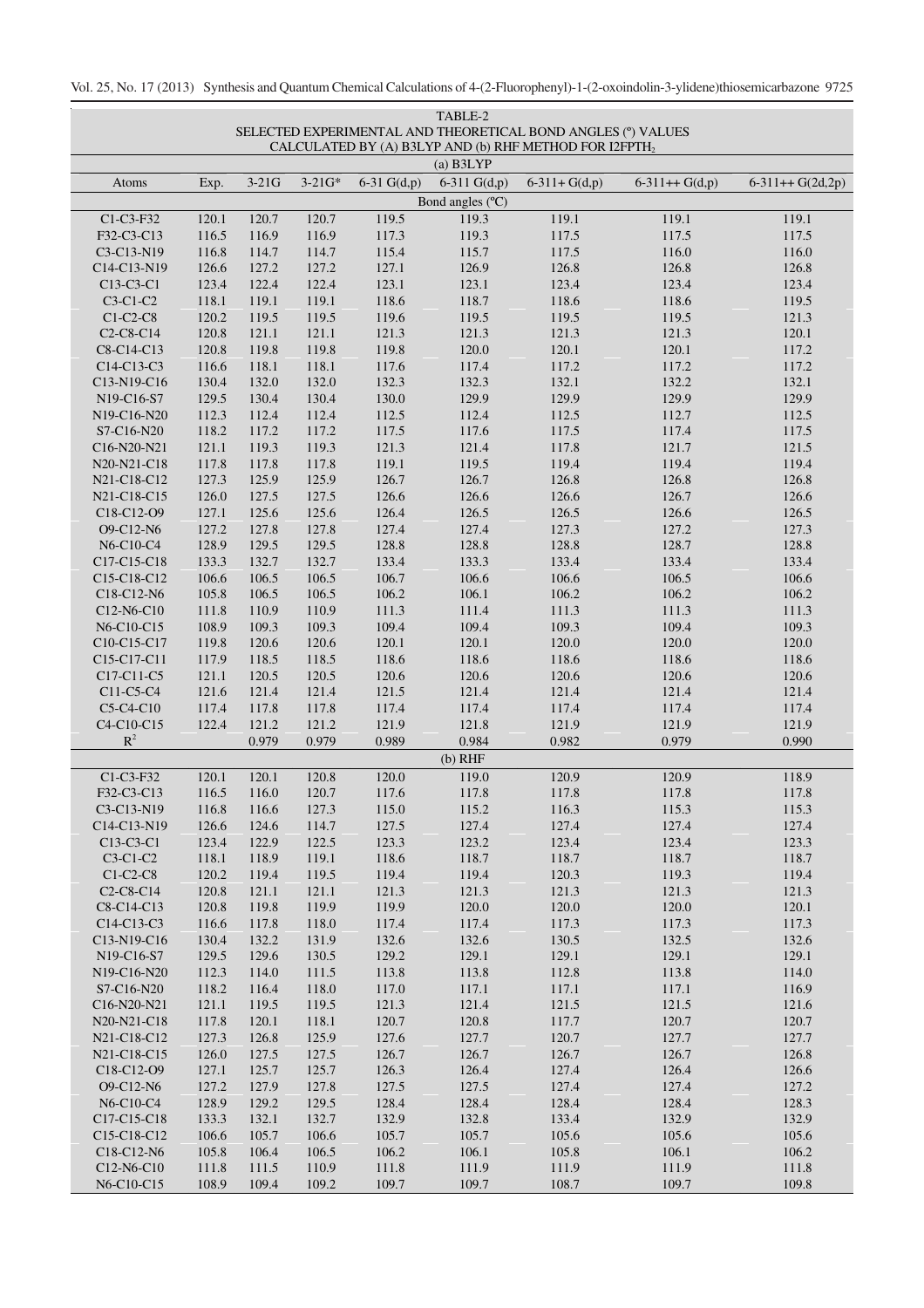9726 Kandemirli *et al. Asian J. Chem.*

| C <sub>10</sub> -C <sub>15</sub> -C <sub>17</sub> | 119.8 | 120.9 | 120.6 | 120.5 | 120.5 | 119.9 | 120.5 | 120.5 |
|---------------------------------------------------|-------|-------|-------|-------|-------|-------|-------|-------|
| C <sub>15</sub> -C <sub>17</sub> -C <sub>11</sub> | 117.9 | 118.4 | 118.5 | 118.4 | 118.5 | 118.5 | 118.5 | 118.5 |
| C <sub>17</sub> -C <sub>11</sub> -C <sub>5</sub>  | 121.1 | 120.3 | 120.5 | 120.4 | 120.3 | 121.1 | 120.3 | 120.3 |
| $C11-C5-C4$                                       | 121.6 | 121.5 | 121.4 | 121.7 | 121.7 | 121.6 | 121.6 | 121.6 |
| $C5-C4-C10$                                       | 117.4 | 117.6 | 117.8 | 117.2 | 117.2 | 117.5 | 117.2 | 117.2 |
| $C4-C10-C15$                                      | 122.4 | 121.4 | 121.2 | 121.9 | 121.8 | 122.4 | 121.9 | 121.9 |
| $R^2$                                             |       | 0.973 | 0.980 | 0.978 | 0.978 | 0.970 | 0.979 | 0.979 |

TABLE-3

| MULLIKAN AND NBO CHARGES CALCULATED WITH B3LYP AND RHF METHODS FOR I2FPTH2 |          |            |            |            |                 |          |            |            |            |  |
|----------------------------------------------------------------------------|----------|------------|------------|------------|-----------------|----------|------------|------------|------------|--|
| Atom                                                                       | B3LYP    |            | <b>RHF</b> |            |                 | B3LYP    |            | <b>RHF</b> |            |  |
|                                                                            | Mullikan | <b>NBO</b> | Mullikan   | <b>NBO</b> | Atom            | Mullikan | <b>NBO</b> | Mullikan   | <b>NBO</b> |  |
| C13                                                                        | 0.093    | 0.107      | 0.184      | 0.149      | N <sub>17</sub> | $-0.268$ | $-0.373$   | $-0.371$   | $-0.467$   |  |
| C11                                                                        | 0.422    | 0.641      | 0.611      | 0.794      | C18             | 0.229    | 0.277      | 0.378      | 0.459      |  |
| N7                                                                         | $-0.480$ | $-0.596$   | $-0.616$   | $-0.676$   | N21             | $-0.463$ | $-0.576$   | $-0.592$   | $-0.656$   |  |
| C <sub>4</sub>                                                             | 0.233    | 0.192      | 0.305      | 0.240      | S <sub>20</sub> | $-0.213$ | $-0.193$   | $-0.320$   | $-0.327$   |  |
| C <sub>2</sub>                                                             | $-0.040$ | $-0.244$   | $-0.054$   | $-0.252$   | C <sub>22</sub> | 0.162    | 0.102      | 0.192      | 0.127      |  |
| C <sub>3</sub>                                                             | $-0.090$ | $-0.168$   | $-0.071$   | $-0.124$   | C <sub>25</sub> | $-0.066$ | $-0.215$   | $-0.079$   | $-0.198$   |  |
| C <sub>5</sub>                                                             | $-0.101$ | $-0.216$   | $-0.106$   | $-0.221$   | C <sub>28</sub> | $-0.105$ | $-0.196$   | $-0.096$   | $-0.179$   |  |
| C9                                                                         | $-0.026$ | $-0.157$   | $-0.032$   | $-0.111$   | C <sub>30</sub> | $-0.085$ | $-0.197$   | $-0.090$   | $-0.179$   |  |
| C8                                                                         | $-0.134$ | $-0.106$   | $-0.166$   | $-0.141$   | C <sub>26</sub> | $-0.107$ | $-0.264$   | $-0.121$   | $-0.250$   |  |
| O <sub>15</sub>                                                            | $-0.371$ | $-0.616$   | $-0.476$   | $-0.690$   | C <sub>24</sub> | 0.211    | 0.408      | 0.305      | 0.443      |  |
| N16                                                                        | $-0.237$ | $-0.244$   | $-0.291$   | $-0.240$   | F27             | $-0.248$ | $-0.362$   | $-0.334$   | $-0.405$   |  |

| TABLE-4                                        |              |                |                 |              |                   |  |  |  |
|------------------------------------------------|--------------|----------------|-----------------|--------------|-------------------|--|--|--|
| FUKUI FUNCTIONS VALUES FOR I2FPTH <sub>2</sub> |              |                |                 |              |                   |  |  |  |
|                                                | <b>HOMO</b>  |                |                 | <b>LUMO</b>  |                   |  |  |  |
| Atoms                                          | $6-31G(d,p)$ | $6-311G(d,p)$  | Atoms           | $6-31G(d,p)$ | $6-311G(d,p)$     |  |  |  |
| C <sub>3</sub>                                 | 3.33         | 4.29           | C <sub>3</sub>  | 6.46         | 6.68              |  |  |  |
| C <sub>4</sub>                                 | 2.66         | 3.47           | C <sub>4</sub>  | 3.94         | 3.88              |  |  |  |
| C <sub>5</sub>                                 | 1.28         | 1.78           | N7              | 1.41         | 1.33              |  |  |  |
| C8                                             | 2.62         | 3.53           | C8              | 3.15         | 3.42              |  |  |  |
| C9                                             | 1.18         | 1.45           | C9              | 4.99         | 5.24              |  |  |  |
| C13                                            | 3.93         | 4.92           | C11             | 9.99         | 9.88              |  |  |  |
| O15                                            | 2.36         | 2.94           | C13             | 13.41        | 13.73             |  |  |  |
| N <sub>16</sub>                                | 1.2          | 1.59           | O15             | 8.71         | 8.27              |  |  |  |
| N17                                            | 5.03         | 6.74           | N <sub>16</sub> | 24.82        | 24.21             |  |  |  |
| C18                                            | 1.16         | 1.71           | N17             | 4.1          | 3.84              |  |  |  |
| S <sub>20</sub>                                | 49.16        | 47.69          | C18             | 5.84         | 5.84              |  |  |  |
| N21                                            | 8.35         | 6.31           | <b>S20</b>      | 8.34         | 8.58              |  |  |  |
| C22                                            | 3.02         | $\overline{2}$ | N21             | 1.81         | 1.72              |  |  |  |
| C <sub>24</sub>                                | 3.77         | 2.73           |                 | —            | $\qquad \qquad -$ |  |  |  |
| C <sub>25</sub>                                | 1.68         | 1.17           |                 |              |                   |  |  |  |
| C28                                            | 1.95         | 1.46           |                 |              |                   |  |  |  |
| C <sub>30</sub>                                | 4.97         | 3.49           |                 |              |                   |  |  |  |

the spectra of  $Zn[(12FPTH)_2]$  complex. This is due to coordination of thione sulphur to the zinc ion. The strong band appearing at  $1571 \text{ cm}^{-1}$  in the IR spectrum of I2FPTH<sub>2</sub> ligand shifted towards lower wave number in the spectra of Zn[(I2FPTH)<sub>2</sub>] complex. Shifting towards lower wave number is due to the coordination of azomethine nitrogen with metal ion.

**NMR studies:** Chemical shifts of the <sup>1</sup>H and <sup>13</sup>C NMR for I2FPTH<sub>2</sub> are given in Tables 6 and 7, respectively. These chemical shifts were obtained from calculations with RHF and DFT methods employing the basis sets 3-21G, 3-21G\*, 6-31G(d,p), 6-311G(d,p), 6-311+G(d,p), 6-311++G(d,p) and  $6-311++G(2d,2p)$ . <sup>1</sup>H NMR chemical shifts correlation coefficient for  $I2FPTH_2$  except indole hydrogen employing the basis sets 3-21G, 3-21G\*, 6-31G(d,p), 6-311G(d,p), 6- 311+G(d,p), 6-311++G(d,p) and 6-311++G(2d,2p) are 0.654, 0.864, 0.654, 0.639, 0.676, 0.684 and 0.693 for RHF method, respectively while they are 0.852, 0.854, 0.831, 0.808, 0.825, 0.830 and 0.830 for B3LYP method, respectively. H30 and H25 chemical shifts are assigned experimentally at 11.26, 12.86 and theoretically calculated as 9.24, 11.41 by using B3LYP/6-311+G(d,p). In addition,  $^{13}$ C NMR chemical shifts correlation coefficient for  $I2FPTH_2$  employing the basis sets  $3-21G$ ,  $3-21G^*$ ,  $6-31G(d,p)$ ,  $6-311G(d,p)$ ,  $6-311+G(d,p)$ , 6-311++G(d,p) and 6-311++G(2d,2p) are 0.872, 0.967, 0.947, 0.946, 0.946, 0.946 and 0.953, respectively, obtained from RHF method and 0.872, 0.967, 0.947, 0.970, 0.970, 0.968 and 0.969, respectively, obtained from B3LYP method. The NMR chemical shifts employing the basis sets of 6-311G(d,p) and 6-311+G(d,p) are given in Table-8 together with experimental values for  $Zn[(12FPTH)_2]$ .

Proton NMR of  $Zn[(12FPTH)_2]$  shows a characteristic indole NH signal at  $\delta$  10.67 ppm that is similar to that for the I2FPTH<sub>2</sub> ligand at  $\delta$  10.71 ppm. The characteristic proton signals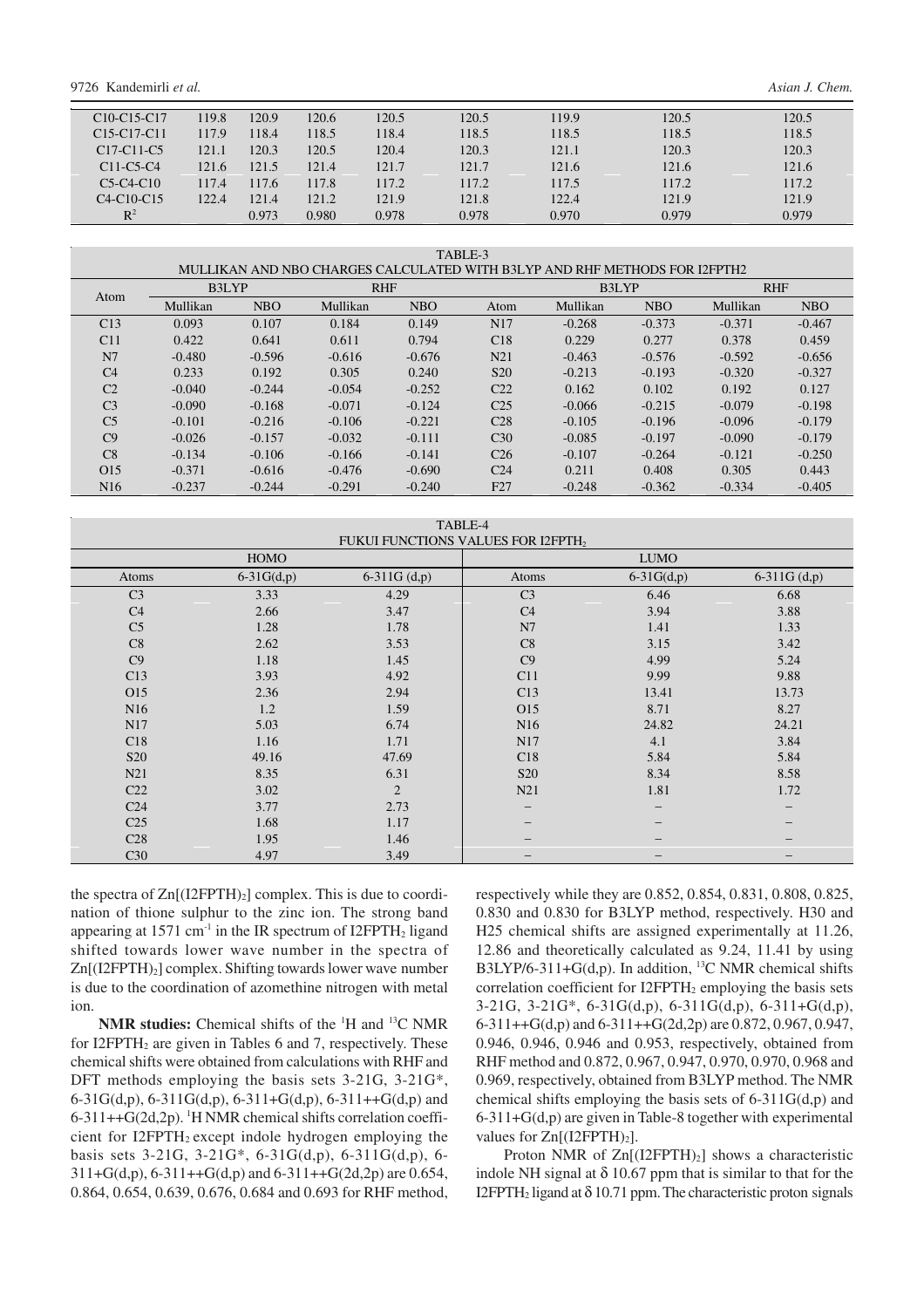#### TABLE-5 EXPERIMENTAL AND THEORETICAL FT-IR VALUES OF 4-(2-FLUOROPHENYL)-1-(2-OXOINDOLIN-3- YLIDENE)THIOSEMICARBAZONE "12FPTH<sub>2</sub>" AND ITS ZINC(II) COMPLEX "Zn[(12FPTH)<sub>2</sub>]"

|                          | Ligand                   |                          |                          |                          |                          | I EIDERE/ITHOSEMIC/WO/YEORE TELL III) ARD TTS EIRC(II) COMI EEA EII[(EET IIII))<br>Zn    |
|--------------------------|--------------------------|--------------------------|--------------------------|--------------------------|--------------------------|------------------------------------------------------------------------------------------|
| Exp.                     | $6 - 311$                | Intensity                | Exp.                     | 6-311                    | Intensity                | <b>Signs</b>                                                                             |
| 3313                     | 3535                     | 76                       | 3364                     | 3647                     | 73                       | v(N7H12)                                                                                 |
| 3187                     | 3492                     | 116                      | 3180                     | 3570                     | 218                      | v(N21H)                                                                                  |
| 3152                     | 3438                     | 92                       | $\overline{\phantom{a}}$ | $-$                      | $\overline{\phantom{0}}$ | v(N17H)                                                                                  |
| 3073                     | 3237                     | 10                       | 3063                     | 3239                     | 138                      | v(C25H)                                                                                  |
| $\qquad \qquad -$        | 3199                     | 15                       | $\overline{\phantom{0}}$ | $\overline{\phantom{a}}$ | $\qquad \qquad -$        | $v$ (CH) $ring C$                                                                        |
| -                        | 3193                     | 14                       | $\qquad \qquad -$        | 3204                     | $20\,$                   | $v$ (CH) $ring A$                                                                        |
| -                        | 3191                     | 15                       | $\qquad \qquad -$        | 3199                     | $22\,$                   | $v$ (CH)ring C                                                                           |
| $\overline{\phantom{m}}$ | $\overline{\phantom{a}}$ | $\qquad \qquad -$        | $\overline{\phantom{m}}$ | 3187                     | 14                       | $V(CH)$ ring C                                                                           |
| 1690                     | 1731                     | 274                      | 1697                     | 1793                     | 577                      | $v(C11015)$ , $v(C13N16)$ , $\delta(N17H19)$ , $\delta(N7H12)$                           |
| 1618                     | 1663                     | 82                       | 1611                     | 1662                     | 203                      | $\delta$ (N7H), v(CC)ring C                                                              |
|                          | 1659                     | 130                      | 1595                     | 1635                     | 81                       | $\delta(N21H23)$ , $V(CC)$ ring A, $\delta$ (CH)ring A                                   |
| 1594                     | 1639                     | 135                      | $\qquad \qquad -$        | $\qquad \qquad -$        | $\qquad \qquad -$        | $v(C18N21), \delta(N21H), v(CH)$ ring A                                                  |
| 1571                     | 1625                     | 150                      | -                        | $\qquad \qquad -$        | $\qquad \qquad -$        | $\delta(N17H)$ , v(C13N16), $\delta(N7H)$                                                |
| 1538                     | 1590                     | 737                      | 1505                     | 1595                     | 75                       | $\delta(N21H)$ , v(C18N21), $\delta$ (CH)ring A                                          |
| 1530                     | 1528                     | $108\,$                  | $\qquad \qquad -$        | $\overline{\phantom{0}}$ | $\overline{\phantom{a}}$ | δ(N17H), δ(N21H), v(C18S20), v(CH)ring A                                                 |
| $\overline{\phantom{a}}$ | $\qquad \qquad -$        | $\qquad \qquad -$        | 1456                     | 1575                     | 819                      | $\delta(N21H)$ , v(C18N21), $\delta$ (CH)ring A                                          |
| 1470                     | 1518                     | 39                       | $\overline{\phantom{0}}$ | $\overline{\phantom{0}}$ | -                        | δ(N7H), δ(N21H), v(C18S20), v(CH)ring A, v(CH)ring C                                     |
| $\overline{\phantom{m}}$ | -                        | $\qquad \qquad -$        | 1418                     | 1514                     | 78                       | $\delta(N21H)$ , $\delta$ (CH)ring A                                                     |
| $\overline{\phantom{m}}$ | $\overline{\phantom{a}}$ | $\qquad \qquad -$        | $\qquad \qquad -$        | 1499                     | 136                      | $\delta$ (CH)ring C                                                                      |
| 1463                     | 1508                     | 77                       | $\overline{\phantom{0}}$ |                          | -                        | δ(N17H), δ(N21H), δ(CH)ring A, δ(CH)ring C, v(C18S20)                                    |
| 1451                     | 1495                     | 60                       | —                        |                          | -                        | $\delta(N17H)$ , $\delta$ (CH)ring A, $\delta$ (CH)ring C                                |
| 1407                     | 1488                     | 183                      | -                        |                          | $\overline{\phantom{a}}$ | $\delta(N17H)$ , $\delta$ (CH)ring A, $\delta$ (CH)ring C, v(C18N21)                     |
| $\overline{\phantom{a}}$ | 1425                     | 81                       | $\overline{\phantom{0}}$ |                          | $\qquad \qquad -$        | $\delta$ (N7H), v(C18N21), $\delta$ (CH)ring C                                           |
| $\overline{\phantom{m}}$ |                          | $\qquad \qquad -$        | 1383                     | 1444                     | 1287                     | v(N21C18N17), v(N16C13)                                                                  |
| 1344                     | 1400                     | 324                      |                          | 1441                     | 2159                     | $\delta(N21H), \delta(N17H), \delta(N7H), \nu(C18N21)$                                   |
| $\overline{\phantom{a}}$ |                          | $\qquad \qquad -$        | 1336                     | 1420                     | 157                      | $\delta$ (N7H), $\delta$ (CH)ring C                                                      |
| 1320                     | 1366                     | 53                       | $\overline{\phantom{0}}$ |                          | $\qquad \qquad -$        | $\delta$ (N7H), $\delta$ (CH)ring C                                                      |
| 1296                     | 1349                     | 34                       | 1293                     | 1363                     | 194                      | ν(CC)ring A, ν(C22N21C18), δ(CH)ring C                                                   |
| 1270                     | 1324                     | 48                       | $\overline{\phantom{0}}$ | $-$                      | $\qquad \qquad -$        | $\delta(N17H)$ , $\delta$ (CH)ring C, $v(CC)$ ring C, $v(N7C11)$                         |
| $\qquad \qquad -$        | -                        | $\qquad \qquad -$        | 1277                     | 1357                     | 76                       | $\delta(N7H)$ , $\delta$ (CH)ring C                                                      |
|                          | $\qquad \qquad -$        | $\qquad \qquad -$        | $\overline{\phantom{0}}$ | 1322                     | 40                       | $\delta(N21H)$ , $\delta$ (CH)ring A                                                     |
| $\overline{\phantom{a}}$ | $\overline{\phantom{0}}$ | $\qquad \qquad -$        | 1237                     | 1299                     | 124                      | $\delta(N21H)$ , $\delta(N7H)$ , $\delta$ (CH)ring A, $v(N17N16)$                        |
| 1227                     | 1294                     | 24                       | $\overline{\phantom{0}}$ | $\qquad \qquad -$        |                          | $\delta(N17H)$ , $\delta(N7H)$ , $\delta$ (CH)ring C, $v(N7C11)$                         |
| $\overline{\phantom{a}}$ | -                        | $\qquad \qquad -$        | 1214                     | 1269                     | 163                      | $\delta$ (CH)ring A, $\delta$ (N7H)                                                      |
|                          |                          | $\qquad \qquad -$        | $\qquad \qquad -$        | 1251                     | 15                       | $\delta(N7H)$ , $\delta$ (CH)ring A, $\delta$ (CH)ring C                                 |
| 1207                     | 1246                     | 56                       | —                        | $\qquad \qquad -$        | $\overline{\phantom{a}}$ | $\delta(N17H)$ , $\delta(N7H)$ , $\delta$ (CH)ring C                                     |
| 1198                     | 1221                     | 261                      | —                        | $\qquad \qquad -$        | $\qquad \qquad -$        | δ(N17H), δ(N7H), δ(CH)ring C, v(C24F27)                                                  |
|                          | 1218                     | 130                      | —                        | $\qquad \qquad -$        | -                        | δ(N17H), δ(N7H), δ(CH)ring A, v(N17C18), v(C24F27),                                      |
|                          | $\qquad \qquad -$        | $\overline{\phantom{0}}$ | 1169                     | 1197                     | 220                      | $\delta$ (CH)ring A, $\delta$ (CH)ring C, $\delta$ (N7H), $\delta$ (N21H),               |
| 1134                     | 1192                     | 693                      | $\overline{\phantom{0}}$ |                          | -                        | $\delta$ (CH)ring A, $\delta$ (N21H), $\delta$ (CH)ring C, v(N17N16), $\delta$ (ringB)   |
| 1100                     | 1179                     | 69                       | -                        |                          | $\qquad \qquad -$        | $\delta$ (CH)ring C, $\delta$ (N7H)                                                      |
|                          | -                        |                          |                          | 1180                     | 39                       | $\delta$ (CH)ring C                                                                      |
|                          |                          | -                        | $\overline{\phantom{a}}$ | 1177                     | $\sqrt{48}$              | $\delta$ (CH)ring A                                                                      |
|                          | $\qquad \qquad -$        | $\qquad \qquad -$        | 1143                     | 1167                     | 446                      | $\delta$ (CH)ring A, $\delta$ (CH)ring C, $\delta$ (N7H), $\delta$ (N21H), $v$ (N17N16), |
| 1030                     | 1163                     | 147                      |                          |                          | $\qquad \qquad -$        | δ(C25H), δ(C26H), δ(C30H), δ(N21H), δ(N17H), v(N17C18)                                   |
| 982                      | 1123                     | 12                       | 1091                     | 1126                     | 99                       | $\delta$ (CH)ring C                                                                      |
| 945                      | 1112                     | 6                        | 1041                     | 1116                     | 83                       | $\delta$ (CC)ring A, $\delta$ (N21H),                                                    |
| 864                      | 1056                     | 14                       | $\qquad \qquad -$        | 1057                     | $22\,$                   | $\delta$ (CH) ring A,                                                                    |
| $\qquad \qquad -$        | $\overline{\phantom{a}}$ | $\qquad \qquad -$        | 1008                     | 997                      | 57                       | $\omega$ (CH)ring C                                                                      |
| 817                      | 963                      | 46                       |                          | 832                      | 150                      | v(S20C10)                                                                                |
| 788                      | 832                      |                          |                          |                          | $\qquad \qquad -$        | $v(C24F27), \delta(isation)$                                                             |
| $\overline{\phantom{a}}$ | 808                      |                          |                          | —                        | -                        | $\omega$ (CH)ring C, $\omega$ (N17H), $\omega$ (C11O15)                                  |

of NH groups (H23 and H19) are seen at  $\delta$  11.26 ppm and  $\delta$ 12.86 ppm, respectively. The spectra for  $Zn[(12FPTH)_2]$  shows the presence of first peak at  $\delta$  11.03 and the absence of second peak indicating that the hydrogen is deprotonated when the ligand coordinates through S20 and N16 atoms. C9(H14) proton signal for I2FPTH<sub>2</sub> ligand seen at  $\delta$  11.26 ppm shifts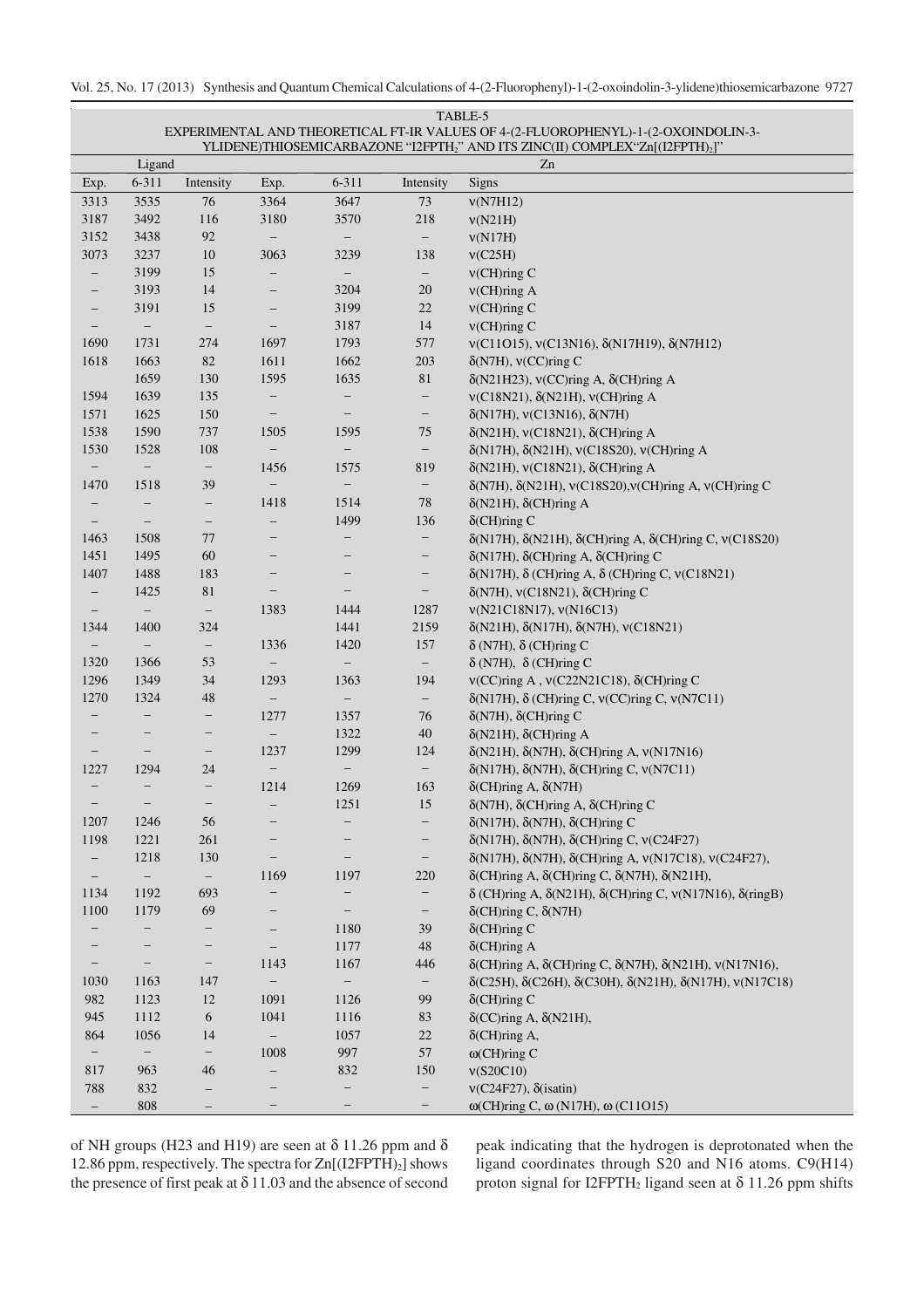|                     | TABLE-6 |          |                                                                                                                                      |            |           |             |               |               |
|---------------------|---------|----------|--------------------------------------------------------------------------------------------------------------------------------------|------------|-----------|-------------|---------------|---------------|
|                     |         |          | <sup>1</sup> H NMR CHEMICAL SHIFTS FOR I2FPTH, OBTAINED FROM RHF AND DFT METHODS                                                     |            |           |             |               |               |
|                     |         |          |                                                                                                                                      | <b>RHF</b> |           |             |               |               |
| I2FPTH <sub>2</sub> |         | $3 - 21$ | $3-21G*$                                                                                                                             | $6 - 31$   | $6 - 311$ | $6 - 311 +$ | $6 - 311 + +$ | $6 - 311 + +$ |
|                     | Exp.    | G(d.p)   | (d.p)                                                                                                                                | G(d.p)     | G(d.p)    | G(d.p)      | G(d.p)        | G(2d.2p)      |
| H14                 | 7.40    | 8.40     | 8.11                                                                                                                                 | 8.34       | 8.25      | 8.48        | 8.49          | 8.47          |
| H1                  | 6.94    | 7.00     | 7.05                                                                                                                                 | 7.08       | 6.95      | 7.10        | 7.09          | 7.06          |
| H10                 | 7.37    | 7.51     | 7.58                                                                                                                                 | 7.40       | 7.25      | 7.41        | 7.41          | 7.50          |
| H <sub>5</sub>      | 7.49    | 7.88     | 7.75                                                                                                                                 | 7.80       | 7.68      | 7.82        | 7.81          | 7.91          |
| H <sub>29</sub>     | 7.70    | 9.92     | 9.69                                                                                                                                 | 10.03      | 9.85      | 10.00       | 9.97          | 10.21         |
| H31                 | 7.32    | 7.25     | 7.17                                                                                                                                 | 7.51       | 7.39      | 7.55        | 7.54          | 7.62          |
| H32                 | 7.26    | 7.74     | 7.61                                                                                                                                 | 7.59       | 7.45      | 7.56        | 7.53          | 7.64          |
| H33                 | 7.10    | 7.52     | 7.47                                                                                                                                 | 7.47       | 7.29      | 7.40        | 7.39          | 7.51          |
| H23                 | 11.26   | 9.00     | 10.23                                                                                                                                | 9.15       | 8.81      | 9.24        | 9.27          | 9.46          |
| H19                 | 12.86   | 11.41    | 12.91                                                                                                                                | 11.32      | 10.95     | 11.41       | 11.41         | 11.75         |
| H12                 | 10.71   | 5.65     | 6.38                                                                                                                                 | 6.45       | 6.21      | 6.68        | 6.69          | 6.85          |
| $R^2$               |         | 0.654    | 0.864                                                                                                                                | 0.654      | 0.639     | 0.676       | 0.684         | 0.693         |
| <b>B3LYP</b>        |         |          |                                                                                                                                      |            |           |             |               |               |
| H14                 | 7.40    | 7.43     | 7.24                                                                                                                                 | 7.74       | 7.90      | 8.03        | 8.01          | 8.06          |
| H1                  | 6.94    | 6.38     | 6.18                                                                                                                                 | 6.72       | 6.86      | 6.87        | 6.83          | 7.00          |
| H10                 | 7.37    | 6.90     | 6.71                                                                                                                                 | 7.15       | 7.25      | 7.32        | 7.31          | 7.41          |
| H <sub>5</sub>      | 7.49    | 7.08     | 6.89                                                                                                                                 | 7.32       | 7.42      | 7.51        | 7.49          | 7.62          |
| H <sub>29</sub>     | 7.70    | 9.14     | 8.94                                                                                                                                 | 9.84       | 10.00     | 10.06       | 10.03         | 10.36         |
| H31                 | 7.32    | 6.49     | 6.29                                                                                                                                 | 7.09       | 7.26      | 7.33        | 7.31          | 7.46          |
| H32                 | 7.26    | 6.96     | 6.75                                                                                                                                 | 7.24       | 7.35      | 7.30        | 7.33          | 7.46          |
| H33                 | 7.10    | 6.82     | 6.61                                                                                                                                 | 7.13       | 7.19      | 7.16        | 7.16          | 7.31          |
| H <sub>22</sub>     | 11.26   | 9.57     | 9.35                                                                                                                                 | 10.04      | 9.98      | 10.26       | 10.30         | 10.60         |
| H19                 | 12.86   | 12.44    | 12.22                                                                                                                                | 12.71      | 12.50     | 12.78       | 12.76         | 13.27         |
| H12(indole)         | 10.71   | 5.71     | 5.51                                                                                                                                 | 6.51       | 6.54      | 6.82        | 6.85          | 7.07          |
| $R^2$               |         | 0.852    | 0.854                                                                                                                                | 0.831      | 0.808     | 0.825       | 0.830         | 0.830         |
|                     |         |          | The carbon signals at 178.7 ppm $(C-N)$ and $(C-N)$ shift to 186.00 and 130.00 ppm respectively 8.22 ppm after zinc(II) coordination |            |           |             |               |               |

The carbon signals at 178.7 ppm. (C=S) and (C=N) shift to 186.99 and 130.90 ppm, respectively 8.22 ppm after zinc(II) coordination.





1750 1700 1650 1600 1550 1500 1450 1400 1350 1300 1250 1200 1150 1100 1050 1000 .950 24.7 Wavelength (cm<sup>-1</sup>)



Fig. 3. (a-c) Experimental FT-IR graphics of 4-(2-fluorophenyl)-1-(2-oxoindolin-3-ylidene)thiosemicarbazone "I2FPTH2" and its zinc(II) complex "Zn(I2FPTH<sub>2</sub>)"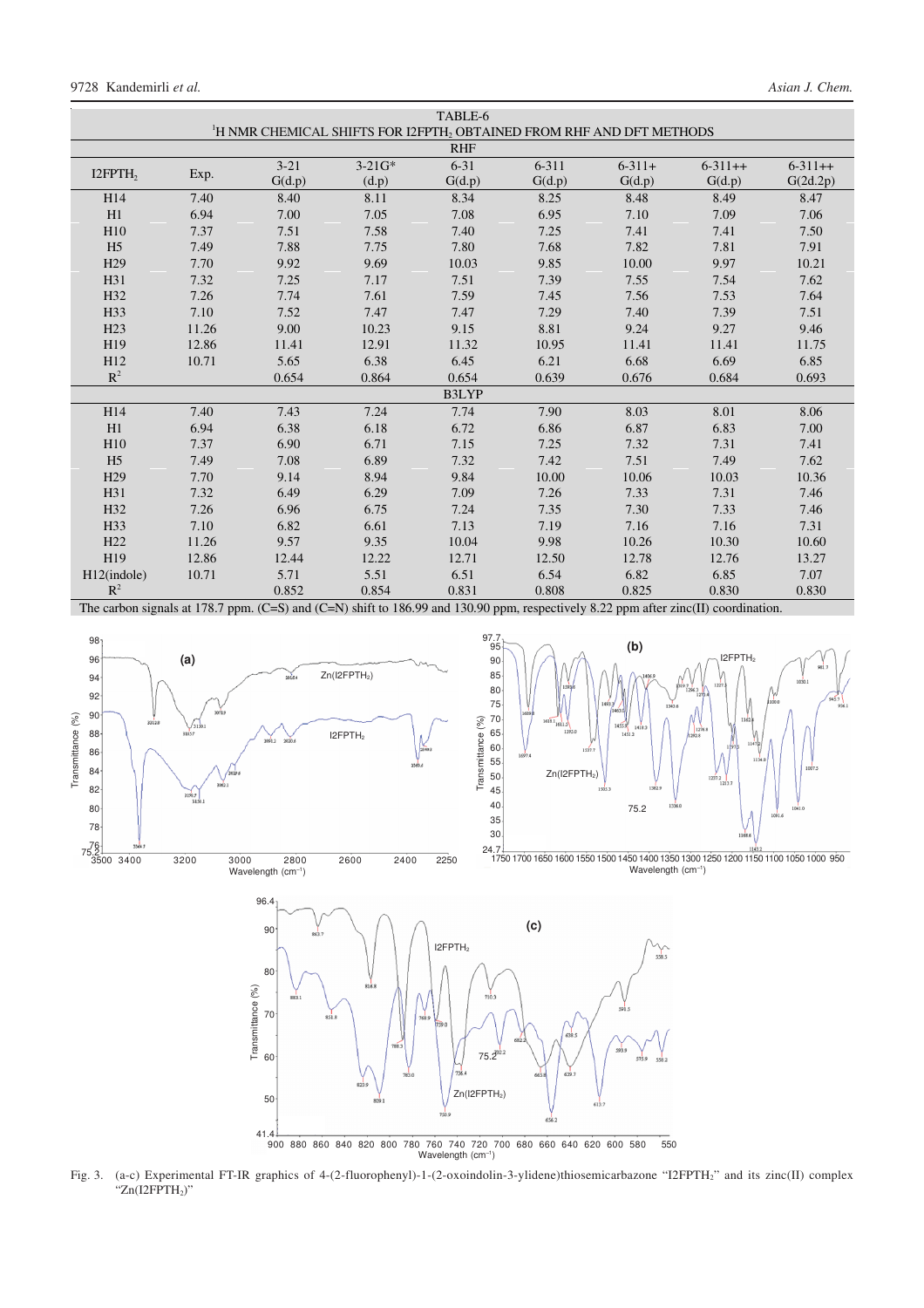|                     |                   |         | <sup>13</sup> C NMR CHEMICAL SHIFTS FOR I2FPTH, OBTAINED FROM RHF AND DFT METHODS | TABLE-7    |           |             |               |               |
|---------------------|-------------------|---------|-----------------------------------------------------------------------------------|------------|-----------|-------------|---------------|---------------|
|                     |                   |         |                                                                                   | <b>RHF</b> |           |             |               |               |
|                     |                   | $3-21G$ | $3 - 21G*$                                                                        | $6 - 31$   | $6 - 311$ | $6 - 311 +$ | $6 - 311 + +$ | $6 - 311 + 2$ |
| I2FPTH <sub>2</sub> | Exp.              | (d,p)   | (d,p)                                                                             | G(d,p)     | G(d,p)    | G(d,p)      | G(d,p)        | G(2d,2p)      |
| C9                  | 130               | 119     | 119                                                                               | 126        | 132       | 133         | 133           | 131           |
| C <sub>5</sub>      | 122               | 115     | 121                                                                               | 121        | 127       | 128         | 128           | 126           |
| C <sub>3</sub>      | 132               | 127     | 126                                                                               | 134        | 141       | 142         | 142           | 141           |
| C <sub>2</sub>      | 116               | 104     | 109                                                                               | 108        | 114       | 114         | 114           | 113           |
| C <sub>4</sub>      | 143               | 134     | 136                                                                               | 143        | 150       | 151         | 151           | 150           |
| C8                  | 120               | 110     | 118                                                                               | 117        | 123       | 124         | 124           | 123           |
| C18                 | 133               | 128     | 128                                                                               | 129        | 133       | 134         | 134           | 134           |
| C11                 | 163               | 161     | 160                                                                               | 161        | 166       | 168         | 168           | 168           |
| C18                 | 178               | 188     | 164                                                                               | 192        | 197       | 199         | 199           | 197           |
| C22                 | 131               | 122     | 127                                                                               | 127        | 133       | 134         | 134           | 133           |
| C <sub>25</sub>     | 158               | 141     | 150                                                                               | 148        | 155       | 156         | 156           | 155           |
| C <sub>24</sub>     | 123               | 115     | 116                                                                               | 122        | 128       | 128         | 128           | 127           |
| C <sub>26</sub>     | 112               | 110     | 113                                                                               | 114        | 120       | 121         | 121           | 119           |
| C28                 | 127               | 119     | 122                                                                               | 124        | 131       | 132         | 132           | 130           |
| C30                 | 125               | 117     | 120                                                                               | 124        | 130       | 131         | 131           | 129           |
| $\mathbb{R}^2$      | $\qquad \qquad -$ | 0.872   | 0.967                                                                             | 0.947      | 0.946     | 0.946       | 0.946         | 0.953         |
| B3LYP               |                   |         |                                                                                   |            |           |             |               |               |
| C9                  | 129.50            | 108.53  | 107.48                                                                            | 116.43     | 126.60    | 126.83      | 126.73        | 126.05        |
| C <sub>5</sub>      | 121.71            | 110.19  | 109.16                                                                            | 118.20     | 128.48    | 129.06      | 129.51        | 128.21        |
| C <sub>3</sub>      | 132.01            | 116.11  | 115.03                                                                            | 125.01     | 136.09    | 136.62      | 136.57        | 135.79        |
| C <sub>2</sub>      | 116.45            | 98.59   | 97.56                                                                             | 105.46     | 114.20    | 114.68      | 114.62        | 113.69        |
| C <sub>4</sub>      | 143.09            | 126.01  | 124.98                                                                            | 136.55     | 148.03    | 148.49      | 148.62        | 148.17        |
| C8                  | 120.32            | 107.90  | 106.92                                                                            | 117.60     | 127.26    | 128.17      | 128.35        | 127.94        |
| C13                 | 133.19            | 118.10  | 116.96                                                                            | 123.64     | 131.59    | 132.59      | 132.36        | 131.88        |
| C11                 | 163.11            | 149.03  | 147.97                                                                            | 155.82     | 166.26    | 168.87      | 168.88        | 168.88        |
| C18                 | 178.41            | 160.59  | 158.11                                                                            | 169.80     | 180.64    | 182.41      | 182.52        | 181.59        |
| C22                 | 130.61            | 116.27  | 115.38                                                                            | 124.26     | 134.65    | 135.41      | 135.30        | 134.88        |
| C <sub>25</sub>     | 157.74            | 140.15  | 139.11                                                                            | 148.48     | 161.87    | 162.28      | 162.61        | 162.08        |
| C <sub>24</sub>     | 122.90            | 105.64  | 104.59                                                                            | 114.46     | 124.12    | 123.85      | 124.62        | 124.42        |
| C <sub>26</sub>     | 111.61            | 102.31  | 101.26                                                                            | 109.52     | 119.18    | 119.52      | 119.83        | 118.86        |
| C28                 | 126.94            | 111.45  | 110.39                                                                            | 119.39     | 129.99    | 130.52      | 130.84        | 129.66        |
| C30                 | 124.87            | 110.35  | 109.25                                                                            | 118.67     | 129.14    | 129.32      | 129.46        | 128.78        |
| $R^2$               |                   | 0.872   | 0.967                                                                             | 0.947      | 0.970     | 0.970       | 0.968         | 0.969         |

Vol. 25, No. 17 (2013) Synthesis and Quantum Chemical Calculations of 4-(2-Fluorophenyl)-1-(2-oxoindolin-3-ylidene)thiosemicarbazone 9729

|                                                                            | TABLE-8                      |                |                |                          |                          |                   |                                 |  |  |
|----------------------------------------------------------------------------|------------------------------|----------------|----------------|--------------------------|--------------------------|-------------------|---------------------------------|--|--|
| <sup>1</sup> H AND <sup>13</sup> C NMR CHEMICAL SHIFT FOR $Zn[(12FPTH)_2]$ |                              |                |                |                          |                          |                   |                                 |  |  |
| $\rm ^1H$                                                                  |                              |                |                |                          |                          |                   |                                 |  |  |
| Atom                                                                       | Exp.                         | 6-311 $G(d,p)$ | $6-311+G(d,p)$ | Atom                     | Exp                      | 6-311 $G(d,p)$    | $6-311+G(d,p)$                  |  |  |
| H <sub>14</sub>                                                            | 7.70                         | 7.73           | 8.60           | H <sub>31</sub>          | 7.70                     | 7.23              | 7.22                            |  |  |
| H1                                                                         | 7.10                         | 6.76           | 6.93           | H32                      | 7.36                     | 7.53              | 7.58                            |  |  |
| H10                                                                        | 7.26                         | 7.21           | 7.25           | H <sub>33</sub>          | 7.26                     | 7.17              | 7.17                            |  |  |
| H <sub>5</sub>                                                             | 7.01                         | 6.60           | 6.4            | H22                      | 11.03                    | 7.95              | 7.87                            |  |  |
| H <sub>29</sub>                                                            | 8.00                         | 10.35          | 10.54          | H12                      | 10.67                    | 6.16              | 6.28                            |  |  |
| ${}^{13}C$                                                                 |                              |                |                |                          |                          |                   |                                 |  |  |
| C9                                                                         |                              | 130.08         | 131.47         | C18                      | —                        | 182.80            | 184.29                          |  |  |
| C <sub>5</sub>                                                             | $\qquad \qquad \blacksquare$ | 126.00         | 127.31         | C <sub>22</sub>          | —                        | 133.99            | 134.36                          |  |  |
| C <sub>3</sub>                                                             | $\qquad \qquad \blacksquare$ | 137.79         | 138.42         | C <sub>25</sub>          | —                        | 160.95            | 161.51                          |  |  |
| C <sub>2</sub>                                                             | $\qquad \qquad \blacksquare$ | 112.54         | 112.75         | C <sub>24</sub>          | $\overline{\phantom{0}}$ | 130.43            | 131.59                          |  |  |
| C <sub>4</sub>                                                             |                              | 147.39         | 148.14         | C <sub>26</sub>          | —                        | 118.35            | 118.80                          |  |  |
| C8                                                                         | $\qquad \qquad \blacksquare$ | 124.74         | 126.32         | C <sub>28</sub>          | —                        | 131.44            | 132.12                          |  |  |
| C13                                                                        |                              | 148.69         | 151.23         | C <sub>30</sub>          | —                        | 128.80            | 129.33                          |  |  |
| C11                                                                        | 166.79                       | 161.72         | 163.97         | $\overline{\phantom{m}}$ | -                        | $\qquad \qquad -$ | $\hspace{0.1mm}-\hspace{0.1mm}$ |  |  |

downfield to 7.70 ppm in  $\text{Zn}[(\text{12FPTH})_2]$  complex due to the nearby position to C=N group and may be the most affected by the Zn-N bond formation $19$ .

**UV study:** The UV visible spectral values, excitation energies and oscillator strengths for I2FPTH<sub>2</sub> ligand were performed at the TDB3LYP levels by using 6-311G(d,p), 6-  $311++G(d,p)$  and 6-311G(d,p) basis sets for Zn[(I2FPTH)<sub>2</sub>] complex, as shown in Table-9. The bands assigned experimentally at 256 nm were found at 256 nm with the calculation TDB3LYP/6-311G(d,p) due to transitions mainly from HOMO-2 to LUMO+1 and from HOMO to LUMO+2. HOMO-2 and HOMO consist of -7.5 % 2pz(N21)+ 7.5 % 2pz(N17)- 6.2 % 2pz(C30)+ 5.0 % 2pz(C22)- 4.5 % 3pz(C30)+ 4.5 % 2pz(C24) and + 30.9 % 3pz(S20)+ 17.9 % 4pz(S20)-